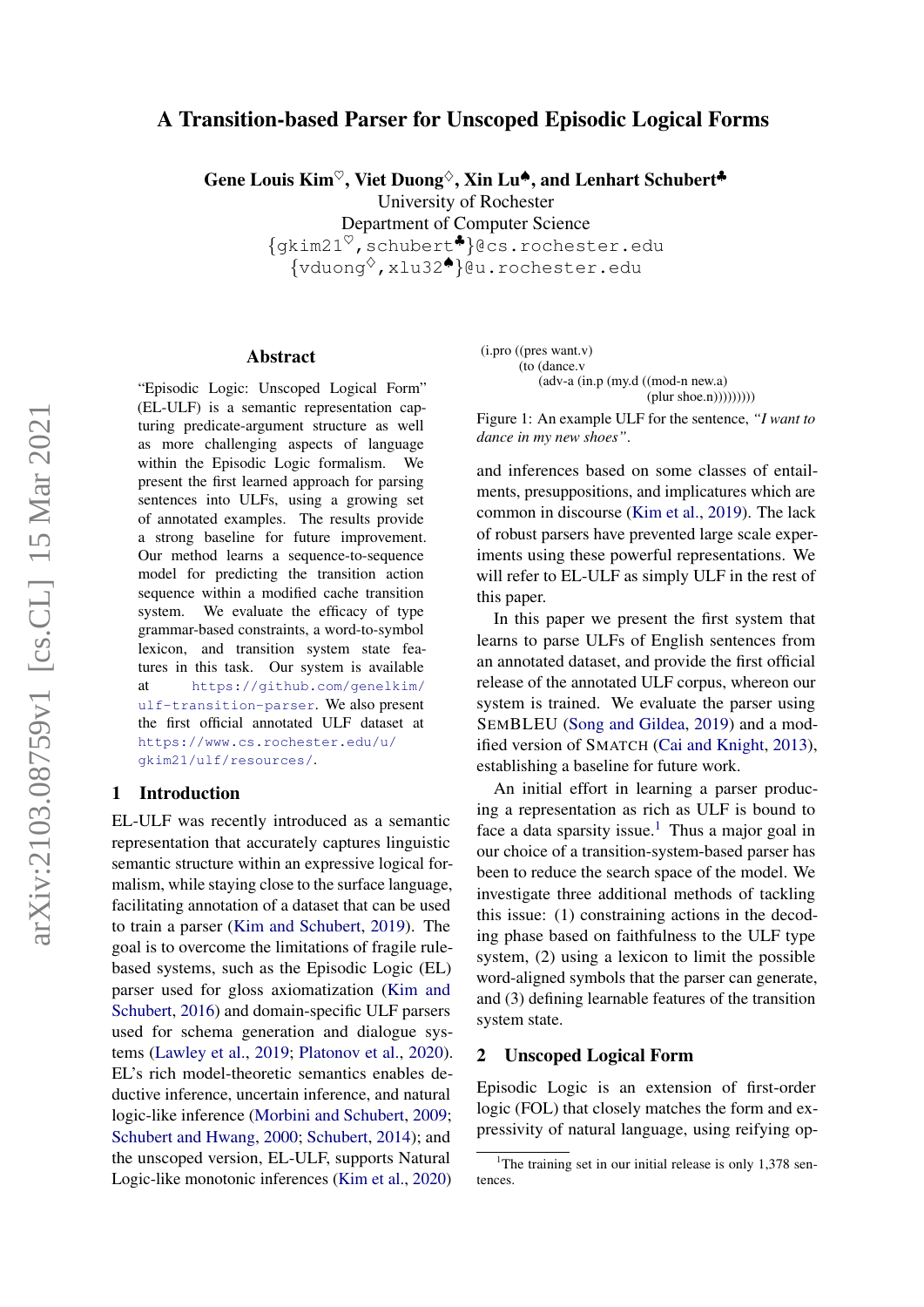erators to enrich the domain of basic individuals and situations with propositions and kinds, keeping the logic first-order. It also uses other type-shifters, e.g., for mapping predicates to modifiers, and allows for generalized quantifiers [\(Schubert,](#page-9-5) [2000\)](#page-9-5). ULF fully specifies the semantic type structure of EL by marking the types of the atoms and all of the predicate-argument relationships while leaving operator scope, anaphora, and word sense unresolved [\(Kim and Schubert,](#page-8-0) [2019\)](#page-8-0). ULF is the critical first step to parsing full-fledged EL formulas. Types are marked on ULF atoms with a suffixed tag resembling the part-of-speech (e.g., .v, .n, .pro, .d for verbs, nouns, pronouns, and determiners, respectively). Names are instead marked with pipes (e.g. |John|) and a closed set of logical and macro operators have unique types and are left without a type marking. Each suffix denotes a set of possible semantic denotations, e.g. .pro always denotes an *entity* and .v denotes an *n-ary predicate* where *n* can vary. The symbol without the suffix or pipes is called the *stem*.

Type shifters in ULF maintain coherence of the semantic type compositions. For example, the type shifter adv-a maps a predicate into a verbal predicate modifier as in the prepositional phrase *"in my new shoes"* in Figure [1,](#page-0-1) as opposed to its predicative use *"A spider is in my new shoes"*.

The syntactic structure is closely reflected in ULF even under syntactic movement through the use of rewriting *macros* which explicitly mark these occurrences and upon expansion make the exact semantic argument structure available. Also, further resembling syntactic structure, ULFs are trees. The operators in operator-argument relations of ULF can be in first or second position, disambiguated by the types of the participating expressions. This further reduces the amount of word reordering between English and ULFs. The EL type system only allows function application for combining types,  $\langle A, B \rangle$ ,  $A \rightarrow B$ , much like Montagovian semantics [\(Montague,](#page-9-6) [1970\)](#page-9-6), but without type-raising.

#### 3 Background

Currently, there is semantic parsing research occurring on multiple representational fronts, which is showcased by the cross-framework meaning representation parsing task [\(Oepen et al.,](#page-9-7) [2019\)](#page-9-7). The key differentiating factor of ULF from other meaning representations is the model-theoretic expressive capacity. To highlight this, here are a few limitations of notable representations: AMR neglects

issues such as articles, tense, and nonintersective modification in favor of a canonicalized form that abstracts away from the surface structure; Minimal Recursion Semantics [\(Copestake et al.,](#page-8-6) [2005\)](#page-8-6) captures meta-level semantics for which inference systems cannot be built directly based on modeltheoretic notions of truth and entailment; and DRSs have the same expressive power as FOL which precludes phenoma such as generalized quantifiers, modification, and reification. Due to space limitations, we refer to [Kim and Schubert](#page-8-0) [\(2019\)](#page-8-0) for an in-depth description and motivation of ULF, including comparisons to other representations. We also refer to [Schubert](#page-9-8) [\(2015\)](#page-9-8) which places EL—the antecedent of ULF—in a broad context.

Our ULF parser development draws inspiration from the body of semantic parsing research on graph-based formalism of natural language, in particular, the recent advances in AMR parsing [\(Peng](#page-9-9) [et al.,](#page-9-9) [2018;](#page-9-9) [Zhang et al.,](#page-9-10) [2019a\)](#page-9-10). The core organization of our parser is based on [Peng et al.](#page-9-9) [\(2018\)](#page-9-9), which uses a sequence-to-sequence model to predict the transition action sequence for a cache transition system with transition system features and hard attention alignment.

There are many transition-based parsers that were developed for parsing meaning representations [\(Zhang et al.,](#page-9-11) [2016;](#page-9-11) [Buys and Blunsom,](#page-8-7) [2017;](#page-8-7) [Damonte et al.,](#page-8-8) [2017;](#page-8-8) [Hershcovich et al.,](#page-8-9) [2017\)](#page-8-9). These are mainly based on what's called an arceager parsing method, termed by [Abney and John](#page-7-0)[son](#page-7-0) [\(1991\)](#page-7-0). Arc-eager parsing greedily adds edges between nodes before full constituents are formed, which keeps the partial graph as connected as possible during the parsing process [\(Nivre,](#page-9-12) [2004\)](#page-9-12). They modify arc-eager parsing in various ways to generalize to the graph structures. Our transition system can be considered a modification of bottomup arc-standard parsing due to restrictions on arc formation. While this leads to a longer action sequence for parsing, the parser's access to complete constituents allows promotion-based symbol generation for unary operators such as type shifters and standard bottom-up type analysis for constrained parsing.

### 4 Our Transition System

Our transition system is a modification of the cache transition system [\(Gildea et al.,](#page-8-10) [2018\)](#page-8-10) which has been shown to be effective in AMR parsing [\(Peng](#page-9-9) [et al.,](#page-9-9) [2018\)](#page-9-9). The distinctive aspect of our version is that the transition system generates nodes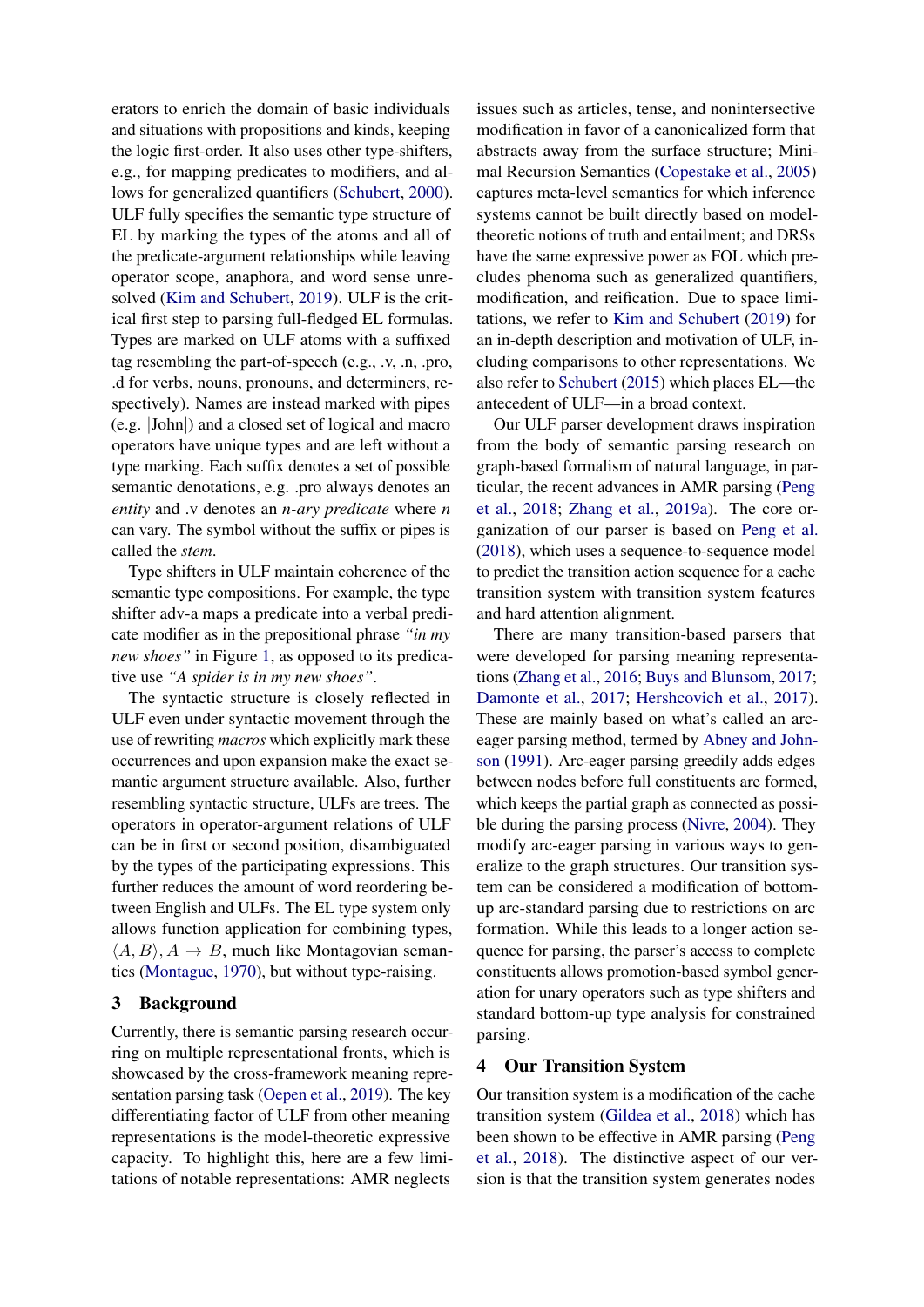<span id="page-2-0"></span>

Figure 2: State transition diagram of the node generative transition system. Nodes in the figure are phases and edges are actions. An unlabeled edge means that this state transition occurs no matter what action is taken in that phase. The transition system starts in the GEN phase.

that are derived, but distinct, from the input sequence. We call it a node generative transition system. This eliminates the two-stage parsing framework of [Peng et al.](#page-9-9) [\(2018\)](#page-9-9). Our transition system also restricts the parses to be bottom-up to enable node generation and decoding constraints by the available constituents since ULF has an bottom-up compositional type system. The transition parser configuration is

$$
C = (\sigma, \eta, \beta, G_p) \tag{1}
$$

where  $\sigma$  is the stack,  $\eta$  is the cache,  $\beta$  is the buffer, and  $G_p$  is the partial graph. The parser is initialized with  $($ [[,[\$, . . . , \$],[ $w_1, \ldots, w_n$ ], $\emptyset$ ), that is an empty stack, the cache with null values (\$), the buffer with the input sequence of words, where each word is a token, lemma, POS tuple,  $w_i = (t_i, l_i, p_i)$ , and an empty partial graph,  $G_p = (V_p, E_p)$ , where  $V_p$  is ordered. A vertex,  $v_i = (s_i, a_i) \in V$ , is a pair of a ULF symbol  $s_i$ , and its alignment  $a_i$ —the index of the word from which  $s_i$  was produced. We will refer to the leftmost element in  $\beta$  as  $w_{\text{next}}$ .

While the size of the cache is a hyperparameter that can be set for the cache transition parser, we restrict the cache size to 2 in order to keep the oracle simple despite the newly added actions. This means that only tree structures can be parsed. In describing the transition system, we differentiate between *phases* and *actions*. Phases are classes of states in the transition system and the actions move between states. Figure [2](#page-2-0) shows the full state transition diagram and shows how the phases dictate which actions can be taken and how actions move between phases. Actions may take variables to specify how to move into the next phase. Phases also determine which features go into the determining the next action. We will write phases in small caps (e.g. GEN) and actions in bold (e.g.

#### TokenGen) for clarity.

The GEN and PROMOTE phases are novel to our transition system. The GEN phase generates graph vertices that are transformations of the buffer values. This allows us to put words of the input sentence in  $\beta$  instead of a pre-computed ULF atom sequence. The PROMOTE phase enables contextsensitive symbol generation. It generates unaligned symbols in the context of an existing constituent in the partial graph. (Use of logical operators without word alignments only makes sense with respect to something for the operators to act on.) We now describe each of the actions in the transition system. The following are parser actions that were almost directly inherited from the vanilla cache transition parser.

- **PushIndex**(*i*) pushes  $(i, v)$  onto  $\sigma$ , where v is the vertex currently at index i of  $\eta$ . Then it moves the vertex generated by the prior GEN phase to index i in  $\eta$ .
- Arc $(i, d, l)$  forms an arc with label l in direction  $d$  (i.e. left or right) between the vertex at index  $i$  of the cache and the rightmost vertex in the cache.
- Pop pops  $(i, v)$  from  $\sigma$  where i is the index of  $\eta$ which v came from. v is placed at index i of  $\eta$ and shifts the appropriate elements to the right.

We introduce two sets,  $S_p$  and  $S_s$ , which define the vocabulary of the two unaligned symbol generation actions: PromoteSym and SymGen, respectively.  $S_n$  consists of logical and macro operators that do not align with English words.  $S<sub>s</sub>$  consists of symbols that could not be aligned in the training set and are not members of  $S_p$ .

#### 4.1 Promotion-based Symbol Generation

PROMOTE includes a subordinate PROMOTEARC phase for modularizing the parsing decision. The following parsing actions are in this phase.

- **PromoteSym** $(s_p)$  generates a promotion symbol,  $s_p \in S_p$ , appends the vertex  $(s_p, \text{NONE})$  to  $V_p$ , and proceeds to the PROMOTEARC phase.
- **NoPromote** skips the PROMOTE phase and proceeds to the POP phase.
- PromoteArc(l) makes an arc from the last added vertex,  $v_p$ , to the vertex at the rightmost position of the cache,  $v_{\eta_r}$ , by adding  $(v_p, v_{\eta_r}, l)$  to  $E_p$ .  $v_p$ then takes the place of  $v_{\eta_r}$  in the cache and  $v_{\eta_r}$ is no longer accessible by the transition system. The system proceeds to the ARC phase.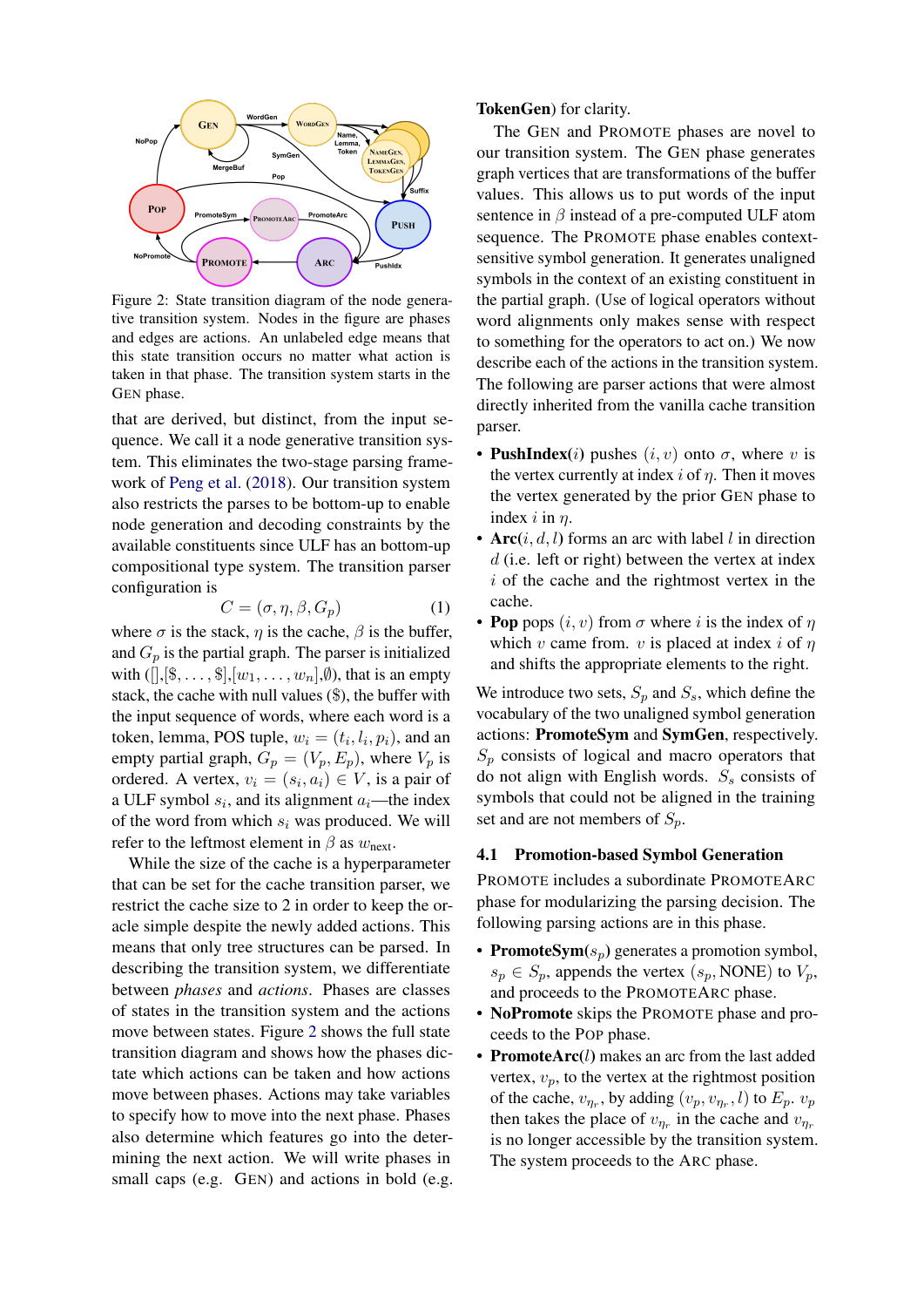#### 4.2 Sequential Symbol Generation

We replace the Shift action with the GEN phase to generate ULF atoms based on the tokenized text input. This phase allows the parser to generate a symbol using  $w_{\text{next}}$  as a foundation, or generate an arbitrary symbol that is not aligned to any word in  $\beta$ . GEN includes subordinate phases WORD-GEN, LEMMAGEN, TOKENGEN, and NAMEGEN for modularizing the decision process.

- WordGen proceeds to WORDGEN phase, in which the following actions are available.
	- 1. Name proceeds to the NAMEGEN phase.
	- 2. Lemma proceeds to the LEMMAGEN phase.
	- 3. Token proceeds to the TOKENGEN phase.
- Suffix $(e)$  is the only action available in the NAMEGEN, LEMMAGEN, and TOKENGEN phases. It generates a symbol s consisting of a stem and suffix extension  $e$  from  $w_{\text{next}}$ . In the NAMEGEN phase, the stem is  $t_{\text{next}}$  with surrounding pipes; in the TOKENGEN phase, the stem is  $t_{\text{next}}$ ; and in the LEMMAGEN phase, the stem is  $l_{\text{next}}(s, i)$  where i is the index of  $w_{\text{next}}$  is added to  $V_p$  and we move forward one word in  $\beta$ . The system proceeds to the PUSH phase.
- **SymGen**(s) adds an unaligned symbol  $(s, \text{NONE})$  to  $V_p$  and proceeds to the PUSH phase.
- SkipWord skips word in  $\beta$  and returns to the GEN phase.
- MergeBuf takes  $w_{\text{next}}$  and merges it with the word after it  $w_{\text{next}+1}$ . This is stored at the front of the buffer as a pair  $(v_{\beta}, v_{\beta+1})$ . This forms a single stem with a space delimiter in the NAMEGEN phase and an underscore delimiter in the LEM-MAGEN and TOKENGEN phases. The system returns to the GEN phase. This is used to handle multi-word expressions (e.g. *"had better"*).

The transition system begins in the GEN phase.

#### 4.3 Oracle Extraction Algorithm

In order to train a model of the parser actions, we need to extract the desired action sequences from gold graphs. We modify the oracle extraction algorithm for the vanilla cache transition parser, described by [Gildea et al.](#page-8-10) [\(2018\)](#page-8-10). The oracle starts with a gold graph  $G_q = (V_q, E_q)$  and maintains the partial graph  $G_p = (V_p, E_p)$  of the parsing process, where  $V_q$  is sequenced by the preorder traversal of  $G_q$ . The oracle maintains  $s_{\text{next}}$ , the symbol in the foremost vertex of  $V_q$  that has not yet been added to  $G_p$ . The oracle begins with a transition system configuration,  $C$ , initialized with the input sequence,  $w_1, ..., w_n$ .

The oracle is also provided with an approximate alignment,  $A = \{(w_i, v_j) \mid 1 \leq i \leq n, 1 \leq j \leq n\}$  $m$ , between the input sequence,  $w_{i:n}$ , to the nodes in the gold graph,  $V_q$ ,  $|V_q| = m$ , which is generated with a greedy matching algorithm. The matching algorithm uses a manually-tuned similarity heuristic built on the superficial similarity of English words, POS, and word order to the stems, suffixes, and preorder positions of the corresponding ULF atoms. A complete description of the alignment algorithm is in the Appendix. This alignment is not necessary to maintain correctness of the oracle, but it is used to cut the losses when the input words become out of sync with the gold graph vertex order. $<sup>2</sup>$  $<sup>2</sup>$  $<sup>2</sup>$ </sup> Steps 5-7 of the GEN phase uses the alignments to identify whether the buffer or the vertex order is ahead of the other and appropriately sync them back together.

The oracle uses the following procedure, broken down by parsing phase, to extract the action sequence to build the  $G_p = G_g$  with C and A.

- GEN phase: Let  $b = \text{Stem}(s_{\text{next}}), e =$ Suffix( $s_{\text{next}}$ ),  $n = \text{IsName}(s_{\text{next}})$ .<sup>[3](#page-3-1)</sup>
	- 1. If *n* and  $t_{\text{next}} = b$ , **NameGen**(*e*)
	- 2. If not *n* and  $t_{\text{next}} = i b$ , **TokenGen**(*e*)
	- 3. If not *n* and  $l_{\text{next}} = i b$ , **LemmaGen**(*e*)
	- 4. MergeBuf if *n* and Pre(Concat( $t_{\text{next}}$ , ",  $t_{\text{next}+1}$ ), b) or

not *n* and  $Pre_i(Concat(l_{next}, \dots, l_{next+1}), b)$ or

not  $n$  and  $Pre_i(Concat(t_{next}, \lq'_{-}, t_{next+1}), b)$ 

- 5. If  $(w_i, v_{\text{next}}) \in A$  for  $w_i$  before  $w_{\text{next}}$  or  $v_{\text{next}} \in S_s$ , then **SymGen**( $v_{\text{next}}$ )
- 6. If  $(w_{\text{next}}, v_i) \in A$  for  $v_i$  which comes after  $v_{\text{next}}$  or  $v_j \in V_p$ , then **SkipWord**.
- 7. Otherwise,  $SymGen(v_{next})$

Step 5-7 allow the oracle to handle the generation of symbols that are not in word order, by skipping any words that come earlier than the symbol order; and generating symbols that cannot be aligned with SymGen for any reason.

• PUSH phase: The push phase of the vanilla cache transition parser's oracle—viz., choosing the cache position whose closest edge into  $\beta$  is

<span id="page-3-0"></span><sup>&</sup>lt;sup>2</sup>When the words become out-of-sync with the gold graph the oracle must rely on SymGen to generate the graph nodes. Since SymGen requires selecting the correct value out the entire vocabulary of ULF atoms, it is much more difficult to predict correctly than NameGen, *TokenGen*, and *LemmaGen* which require only selecting the correct type tag.

<span id="page-3-1"></span> $3\equiv$  is string match,  $\equiv$ <sub>i</sub> is case-insensitive string match, Pre determines whether its first argument is a prefix of the second and  $Pre<sub>i</sub>$  is the case-insensitive counterpart.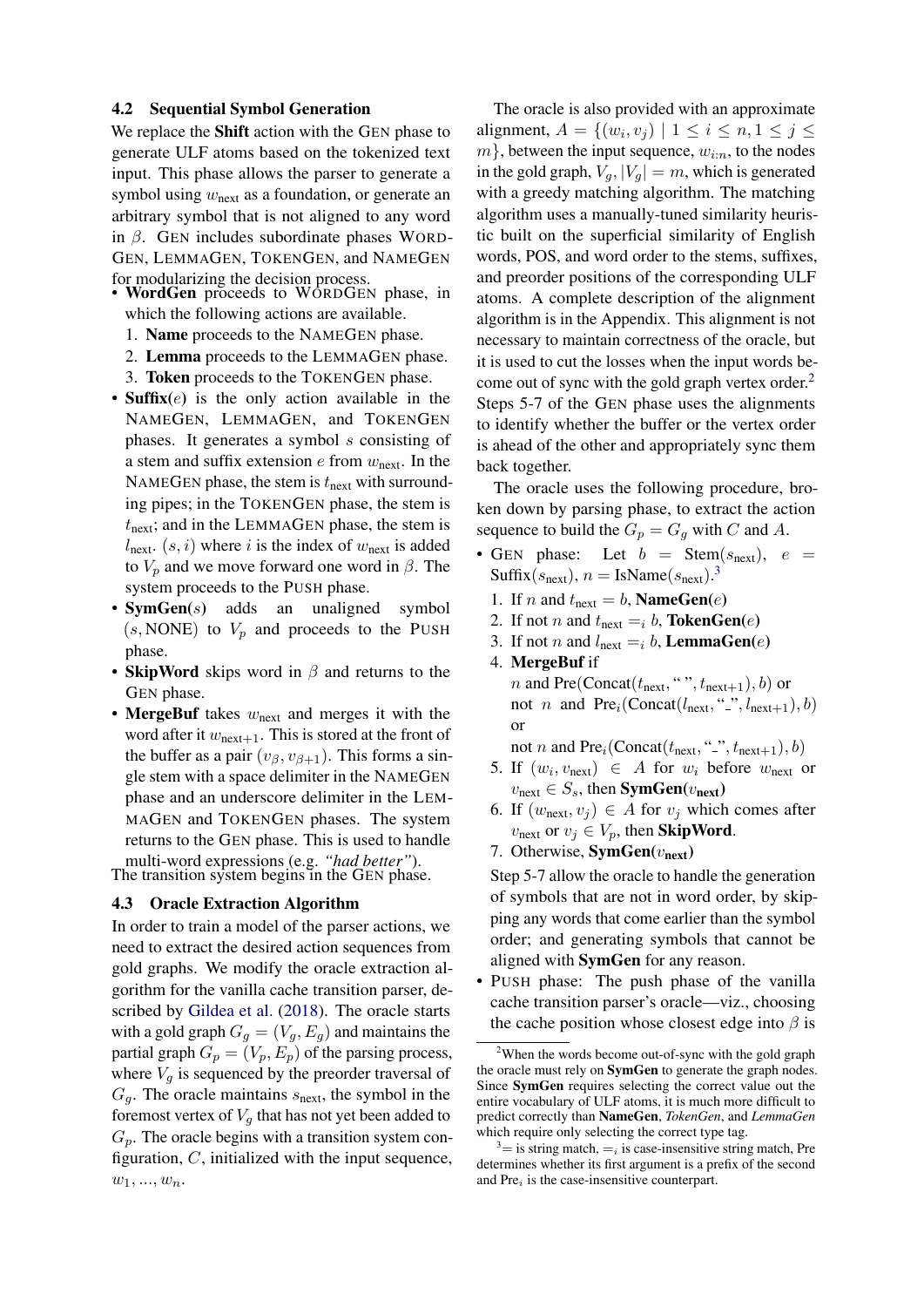farthest away—is extended to account not only for direct edges, but also for paths that include only unaligned-symbols.[4](#page-4-0)

- ARC phase: The vanilla cache transition system's rule of generating the ARC action for any edge,  $e \in E_q \wedge e \notin E_p$  between the rightmost cache position and the other positions, is extended to also require the child vertex to be fully formed. That is, for the vertex  $v_{child}$ ,  $|descendants(v_{child}, G_g)|$  =  $|$ descendants $(v_{child}, G_p)|$ . This enforces bottomup parsing, which is necessary for both the promotion-based symbol generation and type composition constraint.
- PROMOTE phase: If the vertex in the rightmost cache position,  $v_{n_r}$ , , is fully formed ( $|$ descendants $(v_{\eta_r}, G_g)|$  =  $|$ descendants $(v_{\eta_r}, G_p)|$  and has a parent node in the PROMOTE lexicon (label(parent $(v_{\eta_r}, G_g)$ )  $\in$  $S_p$ ), then the parser generates the action sequence PromoteSym(parent( $v_r$ ,  $G_q$ )), Pro**moteArc**( $l_p$ ) where  $l_p$  is the label for the edge from the parent of  $v_{\eta_r}$  to  $v_{\eta_r}$  in  $G_g$ (EdgeLabel(parent( $v_{\eta_r}, G_g$ ),  $v_{\eta_r}, G_g$ )).

#### 5 Model

Our model has three basic components: (1) a word sequence encoder, (2) a ULF atom sequence encoder, and (3) an action decoder, all of which are LSTMs. During decoding, the transition system configuration,  $C$ , is updated with decoded actions and used to organize the action decoder inputs using the sequence encoders. The system models the following probability

<span id="page-4-3"></span>
$$
P(a_{1:q}|x_{1:n}) = \prod_{t=1}^{n} P(a_t|a_{1:t-1}, w_{1:n}; \theta)
$$
 (2)

where  $a_{1:q}$  is the action sequence,  $w_{1:n}$  is the input sequence, and  $\theta$  is the set of model parameters. Figure [3](#page-5-0) is a diagram of the full model structure.

#### 5.1 Word and Symbol Sequence Encoders

The input word embedding sequence  $w_{1:n}$  is encoded by a stacked bidirectional LSTM [\(Hochre](#page-8-11)[iter and Schmidhuber,](#page-8-11) [1997\)](#page-8-11) with  $L_w$  layers. Each word embedding sequence is a concatenation of embeddings of GloVe [\(Pennington et al.,](#page-9-13) [2014\)](#page-9-13), lemmas, part-of-speech (POS) and named entity (NER)

tags, RoBERTa [\(Liu et al.,](#page-8-12) [2019\)](#page-8-12), and features learned by a character-level convolutional neural network (CharCNN, [Kim et al.,](#page-8-13) [2016\)](#page-8-13). As ULF symbols are generated during the parsing process, the symbol embedding sequence  $s_{1:m}$ , which is the concatenation of a symbol-level learned embedding and the CharCNN feature vector over the symbol string, is encoded by a stacked *uni*directional LSTM of  $L_s$  layers.

#### 5.2 Hard Attention

[Peng et al.](#page-9-9) [\(2018\)](#page-9-9) found that for AMR parsing with cache transition systems, a hard attention mechanism, tracking the next buffer node position and its aligned word, works better than a soft attention mechanism for selecting the embedding used during decoding. We take this idea and modify the tracking mechanism to find the most relevant word,  $w_i$ , and symbol,  $s_j$ , for each phase.

- ARC and PROMOTE\*: The symbol  $s_j$  in the rightmost cache position and aligned word  $w_i$ .
- PUSH: The symbol  $s_i$  generated in the previous action and aligned word  $w_i$ .
- Otherwise: The last generated symbol  $s_i$  and the word  $w_i$  in the leftmost  $\beta$  position.

This selects the output sequences  $h_{w_i}^{L_w}$  and  $h_{s_j}^{L_s}$ from the encoders for the action decoder.

## 5.3 Transition State Features

Similar to [Peng et al.](#page-9-9) [\(2018\)](#page-9-9), we extract features from the current transition state configuration,  $C$ , to feed into the decoder as additional input in the form of learned embeddings

 $e_f(C) = [e_{f_1}(C); e_{f_2}(C); ...; e_{f_l}(C)]$  (3) where  $e_{f_k}(C)$   $(k = 1, ..., l)$  is the k-th feature embedding, with l total features. Our features, which are heavily inspired by [Peng et al.](#page-9-9) [\(2018\)](#page-9-9), are as follows.

- Phase: An indicator of the phase in the transition system.
- POP, GEN features: *Token features*<sup>[5](#page-4-1)</sup> of the rightmost cache position and the leftmost buffer position; the number of rightward dependency edges from the cache position word and the first three of their labels; and the number of outgoing ULF arcs from the cache position and their first three labels.
- ARC, PROMOTE features: For the two cache positions, their token features and the word, sym-bol<sup>[6](#page-4-2)</sup>, and dependency distance between them;

<span id="page-4-0"></span><sup>&</sup>lt;sup>4</sup>The motivation for this is that if only unaligned symbols exist in the path, the full path can be made without changing the relative status of any other node in the transition system. Let  $v_1$  and  $v_2$  be the end points of the path. With  $v_1$  in the cache and the word aligned to  $v_2$ ,  $w_{v_2} = w_{\text{next}}$ , SymGen and PROMOTE can generate all nodes in the path without interacting with the rest of the transition system.

<span id="page-4-1"></span> $5$ The token features are the ULF symbol and the word, lemma, POS, and NER tags of the aligned index of the input.

<span id="page-4-2"></span><sup>&</sup>lt;sup>6</sup>Symbol distance is based on the order in which the symbols are generated by the parser.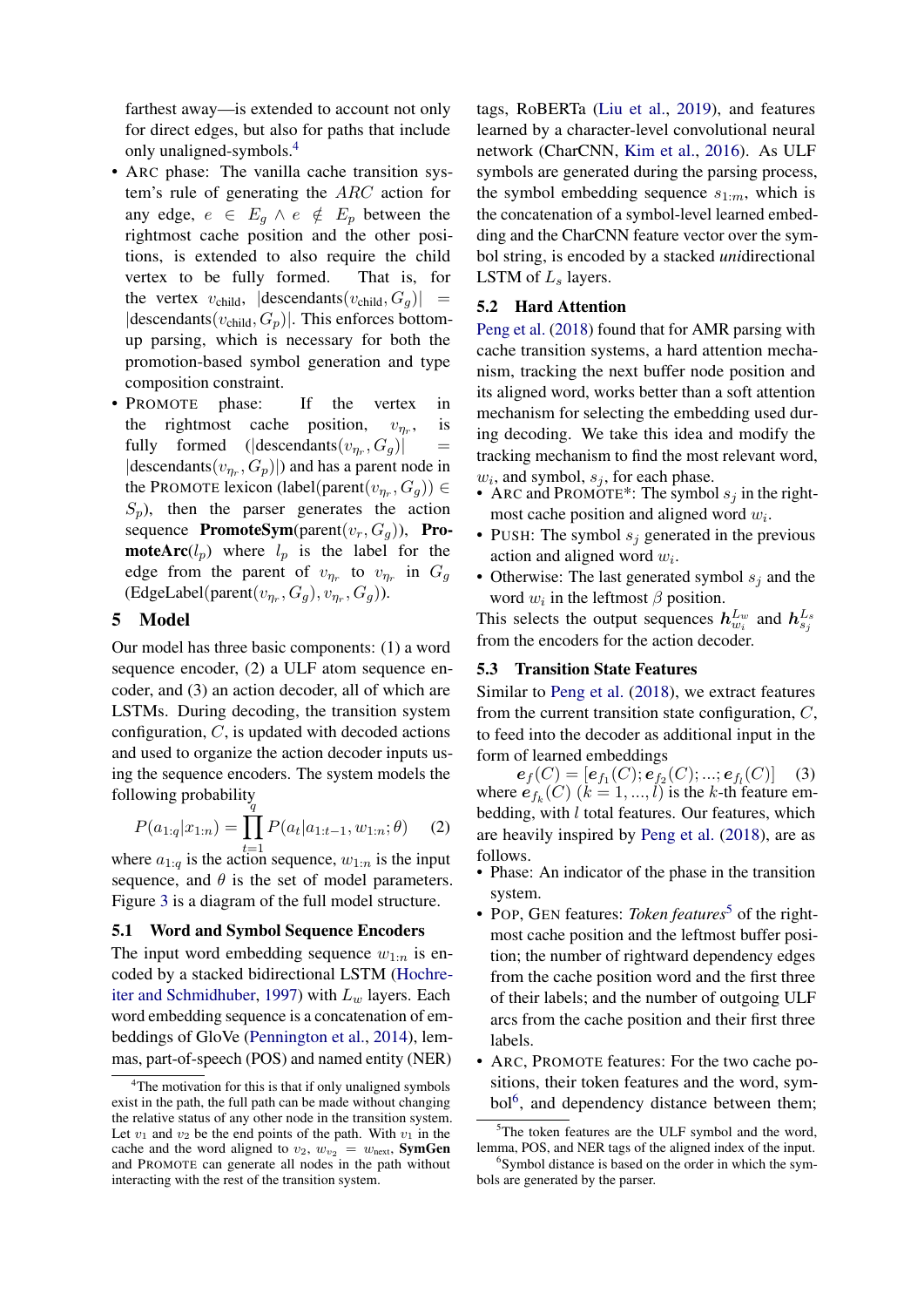<span id="page-5-0"></span>

Figure 3: The model consists of a sentence-encoding BiLSTM, a symbol-encoding LSTM, and an action-decoding LSTM. New symbols generated in the GEN and PROMOTE phases of the transition system are appended to the symbol sequence. The transition system supplies hard attention pointers that select the relevant word and symbol embeddings. These are concatenated with the transition state feature vector and supplied as input to the action decoder, which predicts the next action that updates the transition system.

furthermore, their first three outgoing and single incoming dependency arc labels and their first two outgoing and single incoming ULF arc labels.

- PROMOTEARC features: Same as the PROMOTE features but for the rightmost cache position use the node/symbol generated in the preceding PromoteSym action.
- PUSH features: Token features for the leftmost buffer position and all cache positions.

### 5.4 Action Encoder/Decoder

The action sequence is encoded by a stacked unidirectional LSTM with  $L_a$  layers where the action input embeddings,  $h_{a_{1}:q}$  are concatenations of the word and symbol encodings.

$$
\boldsymbol{h}_{a_k} = [\boldsymbol{h}_{w_i}^{Lw}; \boldsymbol{h}_{s_j}^{Ls}; \boldsymbol{e}_f(C)] \tag{4}
$$

The state features  $h_{a_k}^{L_a}$  are then decoded into prediction weights with a linear transformation and ReLU non-linearity.

### 6 Parsing

The model is trained on the cross-entropy loss of the model probability [\(2\)](#page-4-3) using the oracle action sequence. Both training and decoding are limited to a maximum action length of 800. For the training set the oracle has an average action length of 134 actions and a maximum action length of 1477.

#### 6.1 Constrained Decoding

We investigate two methods of constraining the decoding process with prior knowledge of ULF to overcome the challenge of using a small dataset.

ULF Lexicon To improve symbol generation, we introduce a lexicon with possible ULF atoms for each word. Nouns, verbs, adjectives, adverbs, and preposition entries are automatically converted from the Alvey lexicon [\(Carroll and Grover,](#page-8-14) [1989\)](#page-8-14) with some manual editing. Pronouns, determiners, and conjunctions entries are extracted from Wiktionarycategory lists. Auxiliary verbs entries are manually built from our ULF annotation guidelines. When generating a word-aligned symbol the stem is searched in the lexicon. If the string is present in the lexicon, only corresponding symbols in the lexicon are allowed to be generated.

Type Composition The type system constraint adds a list of types,  $T_v$ , to accompany  $|V_p|$  (the vertices of the partial graph), which stores the ULF type of each vertex. When a vertex,  $v$ , is added to  $G_p$ , its ULF type,  $t_v$  is added to  $T_v$ . This ULF type system is generalized with placeholders for macros and each stage in processing them. When the parser predicts an arc action during decoding, the types source,  $t_s$ , and target,  $t_t$  nodes are run through a type composition function. If the types can compose,  $t_c = (t_s.t_t), t_c \neq \emptyset$ , the type of the source node is replaced with  $t_c$ . Otherwise, the resulting C is not added to the search beam.

#### 7 Experiments

We ran our experiments on a hand-annotated dataset of ULFs totaling 1,738 sentences (1,378 train, 180 dev, 180 test). The dataset is a mixture of sentences from crowd-sourced translations, news text, a question dataset, and novels. The distri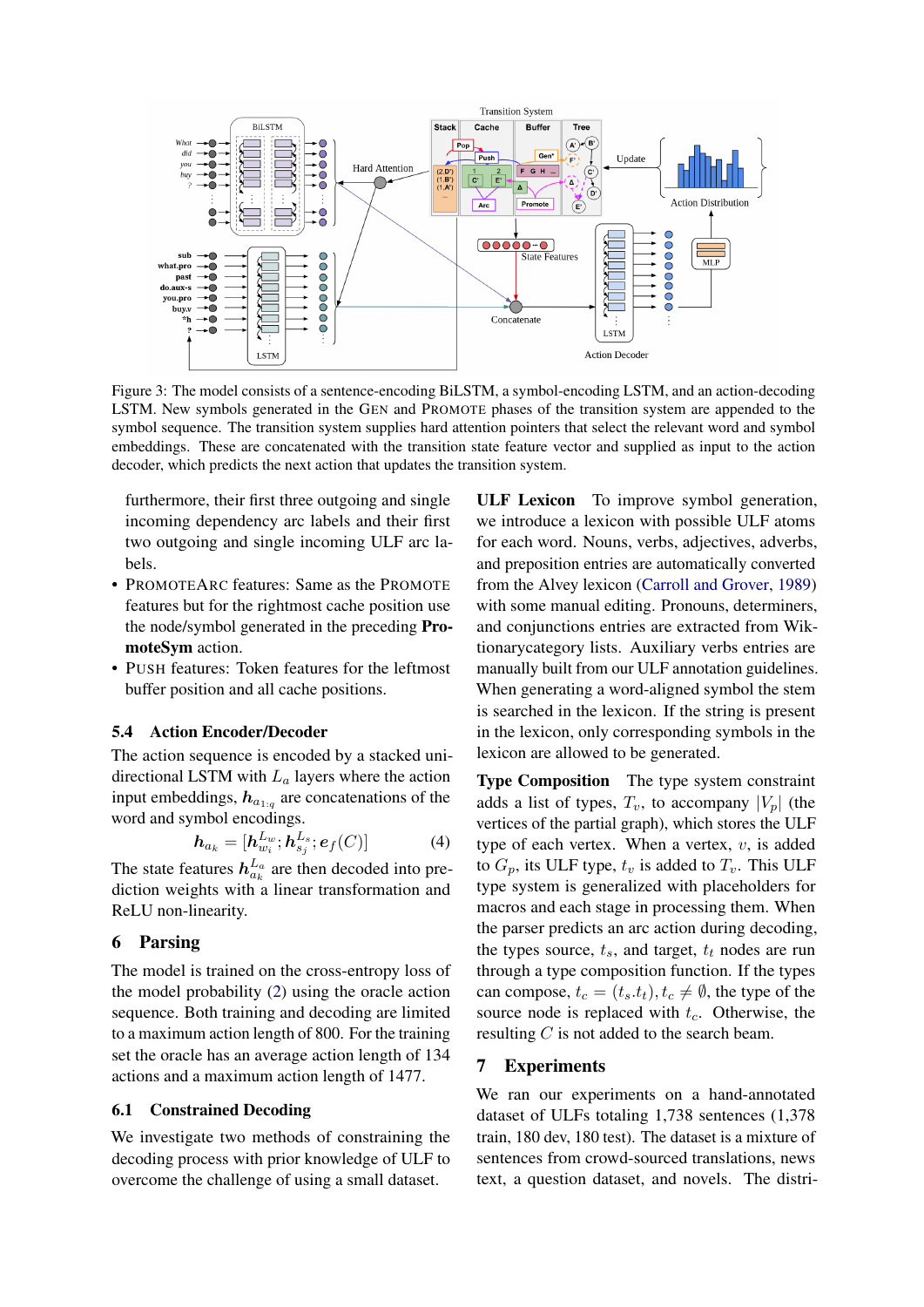bution of sentences leans towards more questions, requests, clause-taking verbs, and counterfactuals because a portion of the dataset comes from the dataset used by [Kim et al.](#page-8-4) [\(2019\)](#page-8-4) for generating inferences from ULFs of those constructions. The data is split in a chunked round-robin fashion to allow document-level topics to distribute into splits while limiting performance inflation due to localized word-choice and grammatical patterns.

[Kim and Schubert](#page-8-0) [\(2019\)](#page-8-0) found that interannotator agreement (IA) on ULFs using the EL-SMATCH metric [\(Kim and Schubert,](#page-8-1) [2016\)](#page-8-1) is  $0.79<sup>7</sup>$  $0.79<sup>7</sup>$  $0.79<sup>7</sup>$  We add a second pass to further reduce variability in our annotations. Further details about the dataset are available in Appendix [A](#page-10-0) and the complete annotation guidelines are available as part of the dataset.

ULF-AMR In order to use parsing and evaluation methods developed for AMR parsing [\(Ba](#page-8-15)[narescu et al.,](#page-8-15) [2013a\)](#page-8-15), we rewrite ULFs in penman format [\(Kasper,](#page-8-16) [1989\)](#page-8-16) by introducing a node for each ULF atom and generating left-to-right arcs in the order that they appear (:ARG0, :ARG1, etc.), assuming the leftmost constituent is the parent. In order to handle non-atomic operators in penman format which only allows atomic nodes, we introduce a COMPLEX node with an :INSTANCE edge to mark the identity of the non-atomic operator.

Setup We evaluate the model with SEM-BLEU [\(Song and Gildea,](#page-9-4) [2019\)](#page-9-4), a metric for parsing accuracy of AMRs [\(Banarescu et al.,](#page-8-17) [2013b\)](#page-8-17). This metric extends BLEU [\(Papineni et al.,](#page-9-14) [2002\)](#page-9-14) to node- and edge-labeled graphs. We also measure EL-SMATCH, a generalization of SMATCH to graphs with non-atomic nodes, for analysis of the model since it has F1, precision, and recall components.

The tokens, lemmas, POS tags, NER tags, and dependencies are all extracted using the Stanford CoreNLP toolkit [\(Manning et al.,](#page-9-15) [2014\)](#page-9-15). In all experiments the model was trained for 25 epochs. Starting at the 12th epoch we measured the SEM-BLEU performance on the dev split with beam size 3. Hyperparameters were tuned manually on the dev split performance of a smaller, preliminary version of the annotation corpus. We use RoBERTa-Base embeddings with frozen parameters, 300 dimensional GloVe embeddings, and 100 dimensional  $t_i$ ,  $l_i$ ,  $p_i$ , action, and symbol embeddings. The word encoder is 3 layers. The symbol

<span id="page-6-2"></span>

Figure 4: Ablation tests with standard deviation error bars of 5 runs of different random seeds.

encoder and action decoder are 2 layers. Experiments were run on a single NVIDIA Tesla K80 or GeForce RTX 2070 GPU. Training the full model takes about 6 hours. The full tables of results and default parameters are available in Appendix [D.](#page-12-0)

#### 7.1 Results

Ablations In our ablation tests, the model from the training epoch with the highest dev set SEM-BLEU score is evaluated on the test split with beam size  $3.8$  $3.8$  The results are shown in Figure [4.](#page-6-2)

CharCNN and RoBERTa are the least important components—to the point that we cannot conclude that they are of any benefit to the model due to the large overlap in the performance of models with and without them. The GloVe, POS, and feature embeddings are more important. The importance of POS is not surprising given the tight correspondence between POS tags and ULF type tags.

<span id="page-6-4"></span>

| Model                 | <b>SEMBLEU</b> | EL-SMATCH |
|-----------------------|----------------|-----------|
| (Zhang et al., 2019a) | 12.3           | 34.3      |
| (Cai and Lam, 2020)   | 34.2           | 52.6      |
| Our best model        | 47.4           | 59.8      |
|                       |                |           |

Table 1: Comparison to AMR parsers.

Comparison to Baselines We compare our parser performance against two AMR parsers with minimal AMR-specific assumptions. The major recent efforts by the research community in AMR parsing make these parsers strong baselines. Specifically, we compare against the sequence-tograph (STOG) parser [\(Zhang et al.,](#page-9-10) [2019a\)](#page-9-10) and [Cai and Lam'](#page-8-18)s [\(2020\)](#page-8-18) graph-sequence iterative inference  $(GS)$  parser.<sup>[9](#page-6-3)</sup> The ULF dataset is preprocessed for these parsers by stripping pipes from names to support the use of a copy mechanism and splitting node labels with spaces into multiple nodes to make the labels compatible with their data

<span id="page-6-0"></span><sup>&</sup>lt;sup>7</sup>cf. AMR is reported to have about 0.8 IA using the SMATCH metric [\(Tsialos,](#page-9-16) [2015\)](#page-9-16)

<span id="page-6-1"></span><sup>8</sup>Our initial experiments re-evaluated the top-5 choices with a beam size of 10, but we found that the performance consistently degraded and abandoned this step.

<span id="page-6-3"></span><sup>&</sup>lt;sup>9</sup>We do not compare our model against the existing rulebased ULF parsers since they are domain specific and cannot handle the range of sentences that appear in our dataset.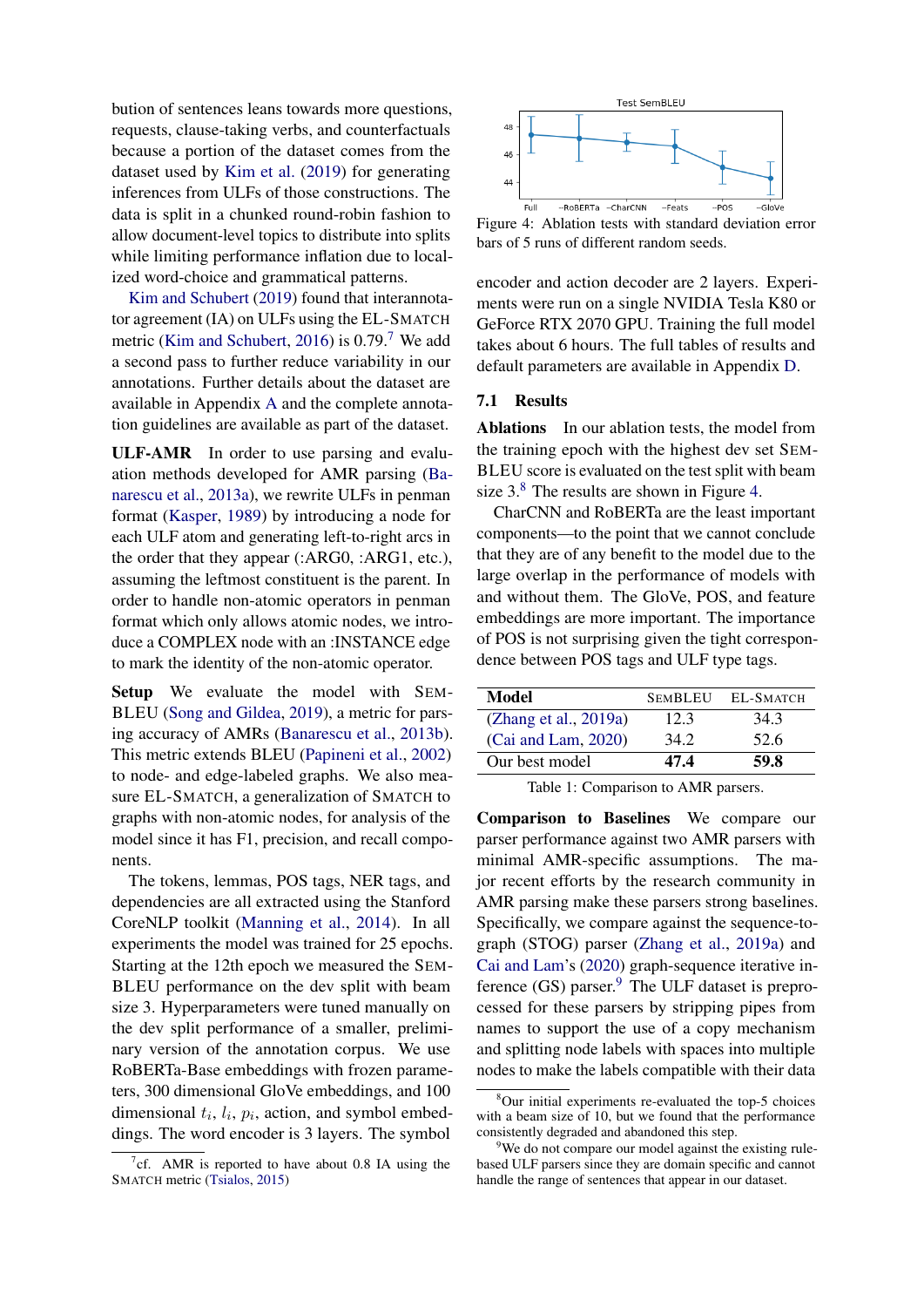pipelines. Table [1](#page-6-4) shows the results. The STOG parser fares poorly on both metrics. A review of the results revealed that the parser struggles with node prediction in particular. This is likely the result of the dataset size not properly supporting the parser's latent alignment mechanism.[10](#page-7-1) The GS parser performs better than the STOG parser by a large margin, but is still far from our parser's performance. The GS parser also struggles with node prediction, but is more successful in maintaining the correct edges in spite of incorrect node labels.

Investigating the dev set results reveals that our parser is quite successful in node generation, since by design the node generation process reflects the design of ULF atoms. Despite the theoretical capacity to generate node labels without a corresponding uttered word or phrase, our parser only does this for common logical operators such as reifiers and modifier constructors. The GS parser on the other hand, is relatively successful on node labels without uttered correspondences, correctly generating the elided "you" in imperatives and the logical operators ! and multi-sent which indicate imperatives and multi-sentence annotations, respectively. Our parser also manages to correctly generate a variety of verb phrase constructions, but fails to recognize reified infinitives as arguments of less frequent clausal verbs such as "neglect", "attach", etc. (as opposed to "have", "tell") and instead interprets "to" as either an argument-marking prepositions or reification of an already reified verb. Examples of parses and a discussion of specific errors are omitted here due to space constraints and provided in Appendix [E.](#page-12-1)

Constrained Decoding When evaluating decoding constraints, we select the model by re-running the five best performing epochs with constraints. When using the type composition constraint, we additionally increase the beam size to 10 so that the parser has backup options when its top choices are filtered out. Table [2](#page-7-2) presents these results. We see a increase in precision for +Lex, but a greater loss in recall. +Type reduces performance on all metrics. Due to the bottom-up parsing procedure, a filtering of choices can cascade into fragmented parses. The outputs for an arbitrarily selected run of the model has on average 2.9 fragments per sentence when decoding with the type constraint and

<span id="page-7-2"></span>

|         | <b>SEMBLEU</b> |      | EL-SMATCH |        |
|---------|----------------|------|-----------|--------|
|         |                | F1   | Precision | Recall |
| Full    | 47.4           | 59.8 | 60.7      | 59.0   |
| $+$ Lex | 46.2           | 57.5 | 61.5      | 54.1   |
| $+Type$ | 40.0           | 55.8 | 59.1      | 52.8   |

Table 2: Statistics of model performances with constraints added—the average of 5 runs.

1.4 without. This and the relative performance on the precision metric suggest that constraints improve individual parsing choices, but are too strict, leading to fragmented parses.

Dependence on Length To investigate the performance dependence on the problem size, we partition the test set into quartiles by oracle action length. The 0 seed of our full model has SEM-BLEU scores of 52, 47, 48, and 31 on the quartiles of increasing length. As expected, the parser performs better on shorter tasks. The parser performance is relatively stable until the last quartile. This is likely due to a long-tail of sentence lengths in our dataset. This last quartile includes sentences with oracle action length ranging from 148 to 1474.

#### 8 Conclusion

We presented the first annotated ULF dataset and the first parser trained on such a dataset. We showed that our parser is a strong baseline, outperforming existing semantic parsers from a similar task. Surprisingly, our experiments showed that even in this low-resource setting, constrained decoding with a lexicon or a type system does more harm than good. However, the symbol generation method and features designed for ULFs result in a performance lead over using an AMR parser with minimal representational assumptions.

We hope that releasing this dataset will spur other efforts into improving ULF parsing. This of course includes expanding the dataset, using our comprehensive annotation guidelines and tools; but we see many additional avenues of improvement. The type grammar opens up many promising possibilities: sampling of silver data (in conjunction with ULF to English generation [\(Kim et al.,](#page-8-4) [2019\)](#page-8-4)), use as a weighted constraint, or direct incorporation into a model to avoid the pitfalls we observed in our simple approach to semantic type enforcement.

#### References

<span id="page-7-0"></span>Steven P Abney and Mark Johnson. 1991. Memory requirements and local ambiguities of parsing

<span id="page-7-1"></span> $10$ The STOG parser is improved by [\(Zhang et al.,](#page-9-17) [2019b\)](#page-9-17) with about 1 point of improvement on SMATCH. Unfortunately, the code for this parser is not released to the public.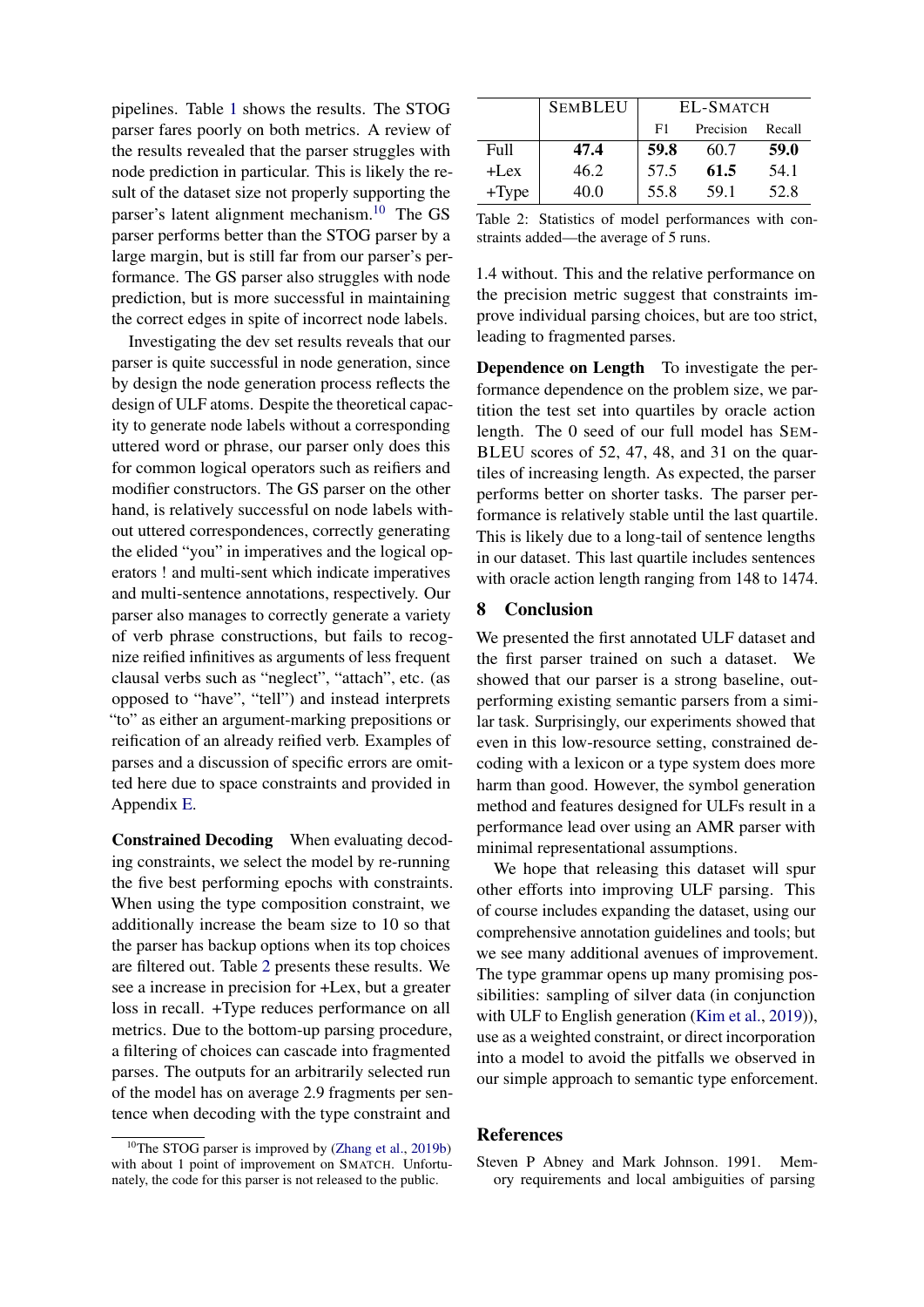strategies. *Journal of Psycholinguistic Research*, 20(3):233–250.

- <span id="page-8-15"></span>Laura Banarescu, Claire Bonial, Shu Cai, Madalina Georgescu, Kira Griffitt, Ulf Hermjakob, Kevin Knight, Philipp Koehn, Martha Palmer, and Nathan Schneider. 2013a. Abstract meaning representation for sembanking. In *Proceedings of the 7th linguistic annotation workshop and interoperability with discourse*, pages 178–186.
- <span id="page-8-17"></span>Laura Banarescu, Claire Bonial, Shu Cai, Madalina Georgescu, Kira Griffitt, Ulf Hermjakob, Kevin Knight, Philipp Koehn, Martha Palmer, and Nathan Schneider. 2013b. [Abstract Meaning Representa](https://www.aclweb.org/anthology/W13-2322)[tion for sembanking.](https://www.aclweb.org/anthology/W13-2322) In *Proceedings of the 7th Linguistic Annotation Workshop and Interoperability with Discourse*, pages 178–186, Sofia, Bulgaria. Association for Computational Linguistics.
- <span id="page-8-7"></span>Jan Buys and Phil Blunsom. 2017. [Robust incremen](https://doi.org/10.18653/v1/P17-1112)[tal neural semantic graph parsing.](https://doi.org/10.18653/v1/P17-1112) In *Proceedings of the 55th Annual Meeting of the Association for Computational Linguistics (Volume 1: Long Papers)*, pages 1215–1226, Vancouver, Canada. Association for Computational Linguistics.
- <span id="page-8-18"></span>Deng Cai and Wai Lam. 2020. [AMR parsing via graph](https://doi.org/10.18653/v1/2020.acl-main.119)[sequence iterative inference.](https://doi.org/10.18653/v1/2020.acl-main.119) In *Proceedings of the 58th Annual Meeting of the Association for Computational Linguistics*, pages 1290–1301, Online. Association for Computational Linguistics.
- <span id="page-8-5"></span>Shu Cai and Kevin Knight. 2013. [Smatch: an evalua](https://www.aclweb.org/anthology/P13-2131)[tion metric for semantic feature structures.](https://www.aclweb.org/anthology/P13-2131) In *Proceedings of the 51st Annual Meeting of the Association for Computational Linguistics (Volume 2: Short Papers)*, pages 748–752, Sofia, Bulgaria. Association for Computational Linguistics.
- <span id="page-8-14"></span>J. Carroll and C. Grover. 1989. The derivation of a large computational lexicon of english from LDOCE. In Boguraev B. and Briscoe E., editors, *Computational Lexicography for Natural Language Processing*, pages 117–134. Longman, Harlow, UK.
- <span id="page-8-6"></span>Ann Copestake, Dan Flickinger, Carl Pollard, and Ivan A. Sag. 2005. Minimal Recursion Semantics: An introduction. *Research on Language and Computation*, 3(2):281–332.
- <span id="page-8-8"></span>Marco Damonte, Shay B. Cohen, and Giorgio Satta. 2017. [An incremental parser for Abstract Mean](https://www.aclweb.org/anthology/E17-1051)[ing Representation.](https://www.aclweb.org/anthology/E17-1051) In *Proceedings of the 15th Conference of the European Chapter of the Association for Computational Linguistics: Volume 1, Long Papers*, pages 536–546, Valencia, Spain. Association for Computational Linguistics.
- <span id="page-8-10"></span>Daniel Gildea, Giorgio Satta, and Xiaochang Peng. 2018. [Cache transition systems for graph parsing.](https://doi.org/10.1162/COLI_a_00308) *Computational Linguistics*, 44(1):85–118.
- <span id="page-8-9"></span>Daniel Hershcovich, Omri Abend, and Ari Rappoport. 2017. [A transition-based directed acyclic graph](https://doi.org/10.18653/v1/P17-1104)

[parser for UCCA.](https://doi.org/10.18653/v1/P17-1104) In *Proceedings of the 55th Annual Meeting of the Association for Computational Linguistics (Volume 1: Long Papers)*, pages 1127– 1138, Vancouver, Canada. Association for Computational Linguistics.

- <span id="page-8-11"></span>Sepp Hochreiter and Jürgen Schmidhuber. 1997. Long short-term memory. *Neural computation*, 9(8):1735–1780.
- <span id="page-8-16"></span>Robert T. Kasper. 1989. [A flexible interface for](https://www.aclweb.org/anthology/H89-1022) [linking applications to Penman's sentence genera](https://www.aclweb.org/anthology/H89-1022)[tor.](https://www.aclweb.org/anthology/H89-1022) In *Speech and Natural Language: Proceedings of a Workshop Held at Philadelphia, Pennsylvania, February 21-23, 1989*.
- <span id="page-8-4"></span>Gene Kim, Benjamin Kane, Viet Duong, Muskaan Mendiratta, Graeme McGuire, Sophie Sackstein, Georgiy Platonov, and Lenhart Schubert. 2019. [Gen](https://doi.org/10.18653/v1/W19-3306)[erating discourse inferences from unscoped episodic](https://doi.org/10.18653/v1/W19-3306) [logical formulas.](https://doi.org/10.18653/v1/W19-3306) In *Proceedings of the First International Workshop on Designing Meaning Representations*, pages 56–65, Florence, Italy. Association for Computational Linguistics.
- <span id="page-8-1"></span>Gene Kim and Lenhart Schubert. 2016. [High-fidelity](https://doi.org/10.18653/v1/S16-2004) [lexical axiom construction from verb glosses.](https://doi.org/10.18653/v1/S16-2004) In *Proceedings of the Fifth Joint Conference on Lexical and Computational Semantics*, pages 34–44, Berlin, Germany. Association for Computational Linguistics.
- <span id="page-8-3"></span>Gene Louis Kim, Mandar Juvekar, and Lenhart Schubert. 2020. Monotonic inference for underspecified episodic logic. In *Proceedings of the 1st Workshop on Natural Logic Meets Machine Learning (NALOMA)*. Association for Computational Linguistics.
- <span id="page-8-0"></span>Gene Louis Kim and Lenhart Schubert. 2019. [A type](https://doi.org/10.18653/v1/W19-0402)[coherent, expressive representation as an initial step](https://doi.org/10.18653/v1/W19-0402) [to language understanding.](https://doi.org/10.18653/v1/W19-0402) In *Proceedings of the 13th International Conference on Computational Semantics - Long Papers*, pages 13–30, Gothenburg, Sweden. Association for Computational Linguistics.
- <span id="page-8-13"></span>Yoon Kim, Yacine Jernite, David Sontag, and Alexander M Rush. 2016. Character-aware neural language models. In *Thirtieth AAAI Conference on Artificial Intelligence*.
- <span id="page-8-2"></span>Lane Lawley, Gene Louis Kim, and Lenhart Schubert. 2019. [Towards natural language story understand](https://doi.org/10.18653/v1/W19-1102)[ing with rich logical schemas.](https://doi.org/10.18653/v1/W19-1102) In *Proceedings of the Sixth Workshop on Natural Language and Computer Science*, pages 11–22, Gothenburg, Sweden. Association for Computational Linguistics.
- <span id="page-8-19"></span>Xin Li and Dan Roth. 2002. [Learning question clas](https://www.aclweb.org/anthology/C02-1150)[sifiers.](https://www.aclweb.org/anthology/C02-1150) In *COLING 2002: The 19th International Conference on Computational Linguistics*.
- <span id="page-8-12"></span>Yinhan Liu, Myle Ott, Naman Goyal, Jingfei Du, Mandar Joshi, Danqi Chen, Omer Levy, Mike Lewis, Luke Zettlemoyer, and Veselin Stoyanov. 2019. RoBERTa: A robustly optimized bert pretraining approach. *arXiv preprint arXiv:1907.11692*.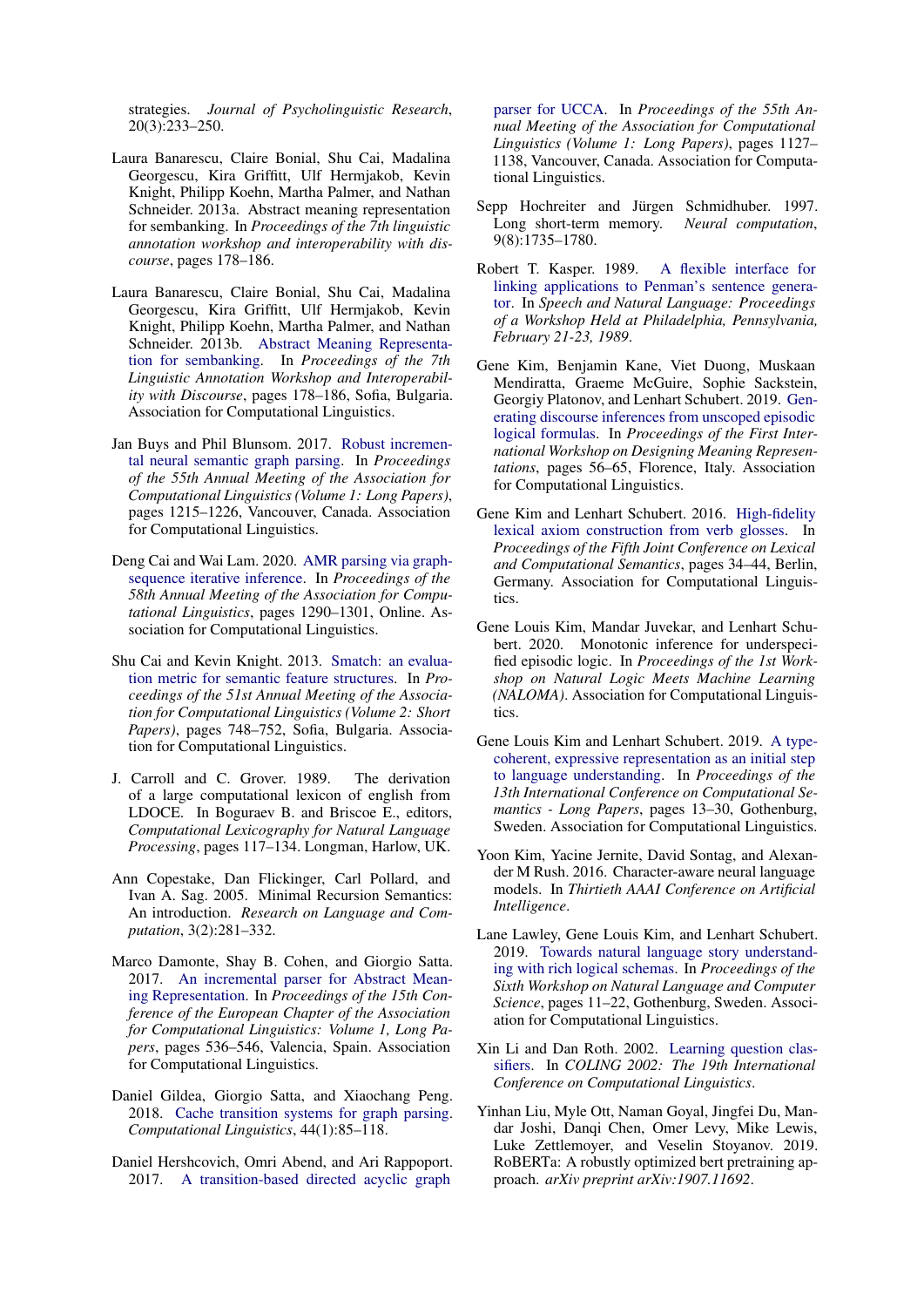- <span id="page-9-15"></span>Christopher Manning, Mihai Surdeanu, John Bauer, Jenny Finkel, Steven Bethard, and David McClosky. 2014. [The Stanford CoreNLP natural language pro](https://doi.org/10.3115/v1/P14-5010)[cessing toolkit.](https://doi.org/10.3115/v1/P14-5010) In *Proceedings of 52nd Annual Meeting of the Association for Computational Linguistics: System Demonstrations*, pages 55–60, Baltimore, Maryland. Association for Computational Linguistics.
- <span id="page-9-6"></span>Richard Montague. 1970. Universal grammar. *Theoria*, 36(3):373–398.
- <span id="page-9-1"></span>Fabrizio Morbini and Lenhart Schubert. 2009. Evaluation of Epilog: A reasoner for Episodic Logic. In *Proceedings of the Ninth International Symposium on Logical Formalizations of Commonsense Reasoning*, Toronto, Canada.
- <span id="page-9-12"></span>Joakim Nivre. 2004. Incrementality in deterministic dependency parsing. In *Proceedings of the workshop on incremental parsing: Bringing engineering and cognition together*, pages 50–57.
- <span id="page-9-7"></span>Stephan Oepen, Omri Abend, Jan Hajic, Daniel Hershcovich, Marco Kuhlmann, Tim O'Gorman, Nianwen Xue, Jayeol Chun, Milan Straka, and Zdenka Uresova. 2019. [MRP 2019: Cross-framework mean](https://doi.org/10.18653/v1/K19-2001)[ing representation parsing.](https://doi.org/10.18653/v1/K19-2001) In *Proceedings of the Shared Task on Cross-Framework Meaning Representation Parsing at the 2019 Conference on Natural Language Learning*, pages 1–27, Hong Kong. Association for Computational Linguistics.
- <span id="page-9-14"></span>Kishore Papineni, Salim Roukos, Todd Ward, and Wei-Jing Zhu. 2002. [Bleu: a method for automatic eval](https://doi.org/10.3115/1073083.1073135)[uation of machine translation.](https://doi.org/10.3115/1073083.1073135) In *Proceedings of the 40th Annual Meeting of the Association for Computational Linguistics*, pages 311–318, Philadelphia, Pennsylvania, USA. Association for Computational Linguistics.
- <span id="page-9-9"></span>Xiaochang Peng, Linfeng Song, Daniel Gildea, and Giorgio Satta. 2018. [Sequence-to-sequence models](https://doi.org/10.18653/v1/P18-1171) [for cache transition systems.](https://doi.org/10.18653/v1/P18-1171) In *Proceedings of the 56th Annual Meeting of the Association for Computational Linguistics (Volume 1: Long Papers)*, pages 1842–1852, Melbourne, Australia. Association for Computational Linguistics.
- <span id="page-9-13"></span>Jeffrey Pennington, Richard Socher, and Christopher Manning. 2014. [GloVe: Global vectors for word](https://doi.org/10.3115/v1/D14-1162) [representation.](https://doi.org/10.3115/v1/D14-1162) In *Proceedings of the 2014 Conference on Empirical Methods in Natural Language Processing (EMNLP)*, pages 1532–1543, Doha, Qatar. Association for Computational Linguistics.
- <span id="page-9-0"></span>Georgiy Platonov, Lenhart Schubert, Benjamin Kane, and Aaron Gindi. 2020. [A spoken dialogue system](https://www.aclweb.org/anthology/2020.sigdial-1.16) [for spatial question answering in a physical blocks](https://www.aclweb.org/anthology/2020.sigdial-1.16) [world.](https://www.aclweb.org/anthology/2020.sigdial-1.16) In *Proceedings of the 21th Annual Meeting of the Special Interest Group on Discourse and Dialogue*, pages 128–131, 1st virtual meeting. Association for Computational Linguistics.
- <span id="page-9-3"></span>Lenhart Schubert. 2014. From treebank parses to Episodic Logic and commonsense inference. In *Proceedings of the ACL 2014 Workshop on Semantic Parsing*, pages 55–60, Baltimore, MD. Association for Computational Linguistics.
- <span id="page-9-8"></span>Lenhart Schubert. 2015. [Semantic representation.](http://dl.acm.org/citation.cfm?id=2888116.2888296) In *Proceedings of the Twenty-Ninth AAAI Conference on Artificial Intelligence*, AAAI'15, pages 4132– 4138. AAAI Press.
- <span id="page-9-5"></span>Lenhart K. Schubert. 2000. The situations we talk about. In Jack Minker, editor, *Logic-based Artificial Intelligence*, pages 407–439. Kluwer Academic Publishers, Norwell, MA, USA.
- <span id="page-9-2"></span>Lenhart K. Schubert and Chung Hee Hwang. 2000. Episodic Logic meets Little Red Riding Hood: A comprehensive natural representation for language understanding. In Lucja M. Iwańska and Stuart C. Shapiro, editors, *Natural Language Processing and Knowledge Representation*, pages 111–174. MIT Press, Cambridge, MA, USA.
- <span id="page-9-4"></span>Linfeng Song and Daniel Gildea. 2019. [SemBleu: A](https://doi.org/10.18653/v1/P19-1446) [robust metric for AMR parsing evaluation.](https://doi.org/10.18653/v1/P19-1446) In *Proceedings of the 57th Annual Meeting of the Association for Computational Linguistics*, pages 4547– 4552, Florence, Italy. Association for Computational Linguistics.
- <span id="page-9-16"></span>Aristeidis Tsialos. 2015. [Abstract meaning rep](#page-0-2)[resentation for sembanking.](#page-0-2) Available at [www.inf.ed.ac.uk/teaching/courses/](www.inf.ed.ac.uk/teaching/courses/tnlp/2014/Aristeidis.pdf) [tnlp/2014/Aristeidis.pdf](www.inf.ed.ac.uk/teaching/courses/tnlp/2014/Aristeidis.pdf), accessed December 8, 2018.
- <span id="page-9-18"></span>Florian Wolf. 2005. *[Coherence in natural language :](https://dspace.mit.edu/handle/1721.1/28854) [data structures and applications](https://dspace.mit.edu/handle/1721.1/28854)*. Ph.D. thesis, Massachusetts Institute of Technology, Dept. of Brain and Cognitive Sciences.
- <span id="page-9-11"></span>Meishan Zhang, Yue Zhang, and Guohong Fu. 2016. [Transition-based neural word segmentation.](https://doi.org/10.18653/v1/P16-1040) In *Proceedings of the 54th Annual Meeting of the Association for Computational Linguistics (Volume 1: Long Papers)*, pages 421–431, Berlin, Germany. Association for Computational Linguistics.
- <span id="page-9-10"></span>Sheng Zhang, Xutai Ma, Kevin Duh, and Benjamin Van Durme. 2019a. [AMR parsing as sequence-to](https://doi.org/10.18653/v1/P19-1009)[graph transduction.](https://doi.org/10.18653/v1/P19-1009) In *Proceedings of the 57th Annual Meeting of the Association for Computational Linguistics*, pages 80–94, Florence, Italy. Association for Computational Linguistics.
- <span id="page-9-17"></span>Sheng Zhang, Xutai Ma, Kevin Duh, and Benjamin Van Durme. 2019b. [Broad-coverage semantic pars](https://doi.org/10.18653/v1/D19-1392)[ing as transduction.](https://doi.org/10.18653/v1/D19-1392) In *Proceedings of the 2019 Conference on Empirical Methods in Natural Language Processing and the 9th International Joint Conference on Natural Language Processing (EMNLP-IJCNLP)*, pages 3786–3798, Hong Kong, China. Association for Computational Linguistics.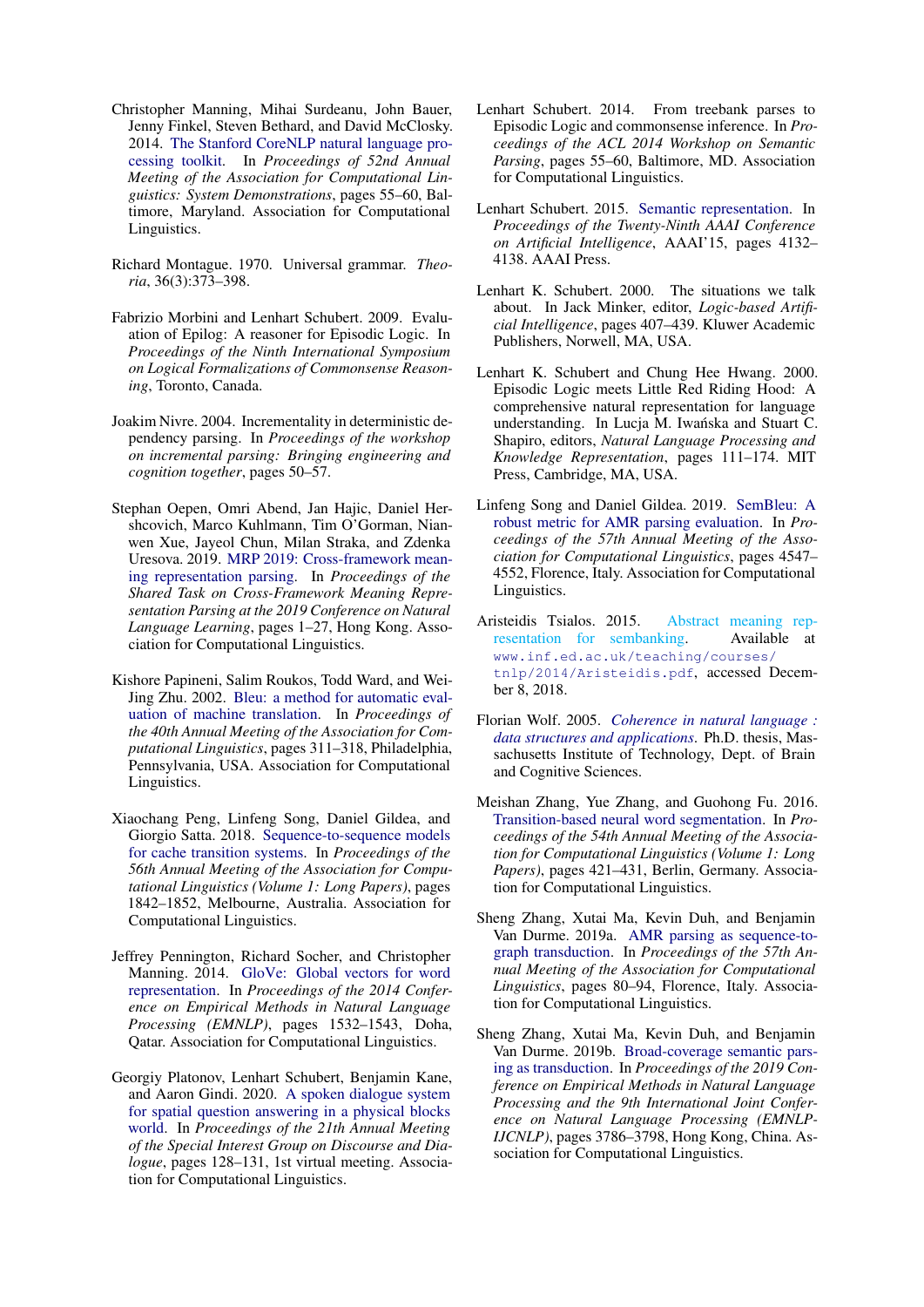#### <span id="page-10-0"></span>A Dataset Details

We chose a variety of text sources for constructing this dataset to reduce genre-effects and provide good coverage of all the phenomena we are investigating. Some of these datasets include annotations, which we use only to identify sentence and token boundaries. The dataset includes 1,738 sentences, with a mean, median, min, and max sentence lengths of 10.275, 8, 2, and 128 words, respectively.

## A.1 Data Sources

#### • Tatoeba

The Tatoeba dataset $11$  consists of crowd-sourced translations from a community-based educational platform. People can request the translation of a sentence from one language to another on the website and other members will provide the translation. Due to this pedagogical structure, the sentences are fluent, simple, and highly-varied. The English portion downloaded on May 18, 2017 contains 687,274 sentences.

#### • Discourse Graphbank

The Discourse Graphbank [\(Wolf,](#page-9-18) [2005\)](#page-9-18) is a discourse annotation corpus created from 135 newswire and WSJ texts. We use the discourse annotations to perform sentence delimiting. This dataset is on the order of several thousand sentences.

## • Project Gutenberg

Project Gutenberg<sup>[12](#page-10-2)</sup> is an online repository of texts with expired copyright. We downloaded the top 100 most popular books from the 30 days prior to February 26, 2018. We then ignored books that have non-standard writing styles: poems, plays, archaic texts, instructional books, textbooks, and dictionaries. This collection totals to 578,650 sentences.

### • UIUC Question Classification

The UIUC Question Classification dataset [\(Li](#page-8-19) [and Roth,](#page-8-19) [2002\)](#page-8-19) consists of questions from the TREC question answering competition. It covers a wide range of question structures on a wide variety of topics, but focuses on factoid questions. This dataset consists of 15,452 questions.

Most of the dataset is annotated by random selection of a single or some contiguous sequence of sentences by annotators. However, part of the annotated dataset comes from inference experiments run by [Kim et al.](#page-8-4) [\(2019\)](#page-8-4) regarding questions, requests, counterfactuals, and clause-taking verbs. Therefore, the dataset has a bias towards having these phenomena at a higher frequency than expected from a random selection of English text.

A key issue regarding the dataset is its difficulty. We primarily quantify this with the AMR parser baseline, the sequence-to-graph (STOG) parser [\(Zhang et al.,](#page-9-10) [2019a\)](#page-9-10), in the main text, which performs quite poorly on this dataset. Its performance indicates that the patterns in this dataset are too varied for a modern parsing model to learn without built in ULF-specific biases. Although, part of this is due to the size of the dataset, if the dataset consisted only of short and highly-similar sentences, we would expect a modern neural model, such as the AMR baseline, to be able to learn successful parsing strategy for it.

This reflects the design of the dataset construction. Although the dataset indeed includes many short sentences, especially from the Tatoeba and UIUC Question Classification datasets, the sentences cover a wide range of styles and topics. The Tatoeba dataset is built from a crowd-sourced translation community, so the sentences are not limited in genre and style and has a bias toward sentences that give people trouble when learning a second language. We consider this to be valuable for a parsing dataset since, while the sentences from Tatoeba are usually short, they vary widely in topic and tend to focus on tricky phenomena that give languagelearners—and likely parsers—trouble. Sentences from the Discourse Graphbank (news text) and Project Gutenberg (novels) further widen the scope of genres and styles in the dataset. This should make it difficult for a parsing model to overfit to dataset distribution. The dataset also has a considerable representation of longer sentences (∼10% of the dataset is  $>20$  words) including dozens of sentences exceeding 40 words, reaching up to 128 words.

# A.2 Annotation Interface & Interannotator Agreement

We use the same annotation interface as [Kim and](#page-8-0) [Schubert](#page-8-0) [\(2019\)](#page-8-0), which includes (1) syntax and bracket highlighting, (2) a sanity checker based on

<span id="page-10-1"></span><sup>11</sup><https://tatoeba.org/eng/>

<span id="page-10-2"></span><sup>12</sup><https://www.gutenberg.org>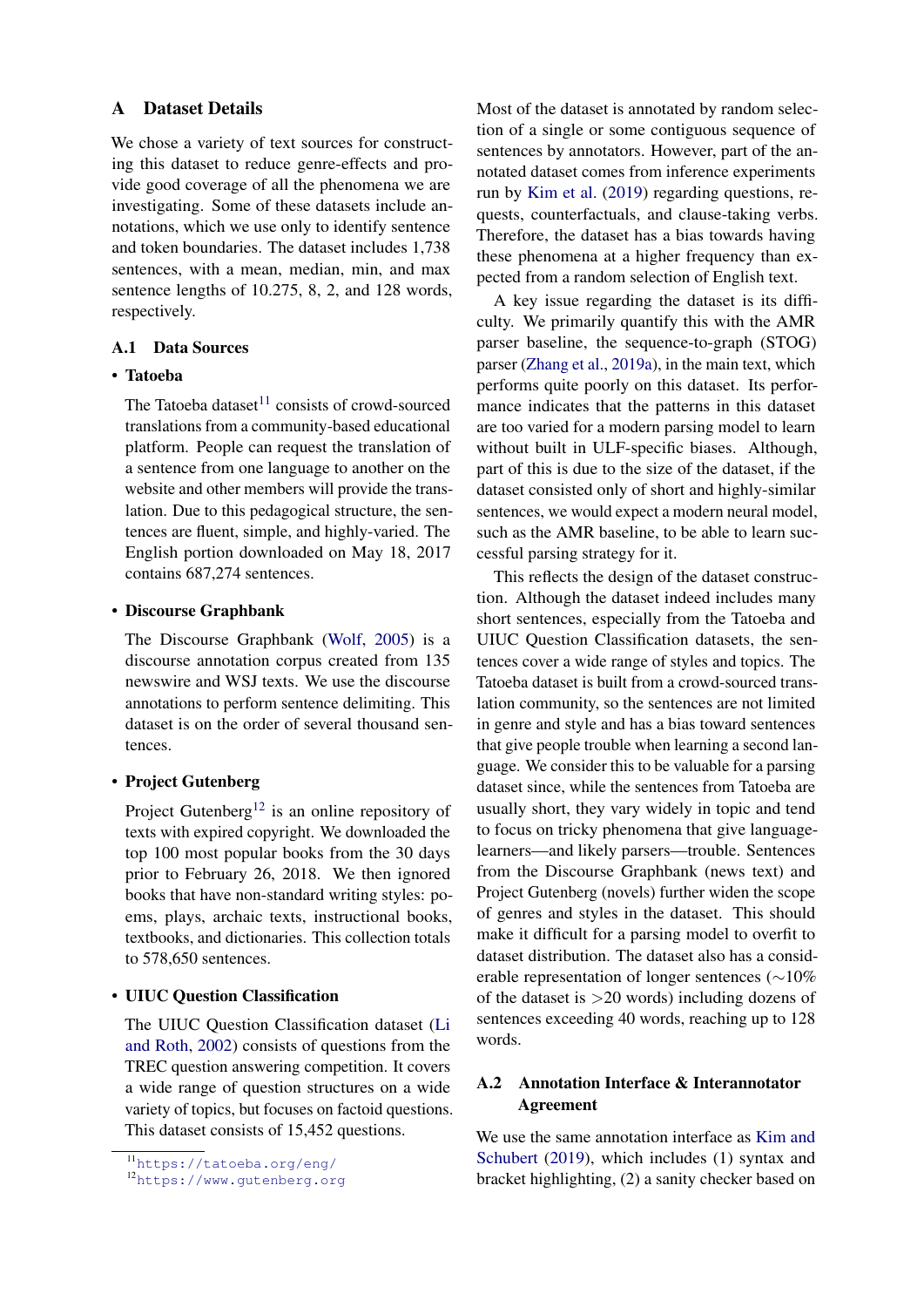the underlying type grammar, and (3) uncertainty marking to trigger a review by a second annotator. The complete English-to-ULF annotation guideline is attached as a supplementary document.

[Kim and Schubert](#page-8-0) [\(2019\)](#page-8-0) reports interannotator agreement (IA) of ULF annotations using this annotation procedure. In summary, they found that agreement among sentences that are marked as *certain* are 0.79 on average and can be up-to 0.88 when we filter for well-trained annotators. For comparison, AMR annotations have been reported to have annotator vs consensus IA of 0.83 for newswire text and 0.79 for webtext using the *smatch* metric [\(Tsialos,](#page-9-16) [2015\)](#page-9-16).

In order to mitigate the issue of low agreement of some annotators in the IA study, each annotation in our dataset was reviewed by a second annotator and corrected if necessary. There was an open discussion among annotators to clear up uncertainty and handle tricky cases during both the original annotation and the reviewing process so the actual dataset annotations are more consistent than the test of IA agreement (which had completely independent annotations) would suggest.

### A.3 Dataset Splits

The data split is done by segmenting the dataset into 10 sentence segments and distributing them in a round-robin fashion, with the training set receiving eight chunks in each round. This splitting method is designed to allow document-level topics to distribute into splits while limiting any performance inflation of the dev and test results that can result when localized word-choice and grammatical patterns are distributed into all splits.

The Tatoeba dataset further exacerbates the issue of localized word-choice and grammatical patterns since multiple sentences using the same phrase or grammatical construction often appear back-toback. We suspect that this is because the Tatoeba dataset is ordered chronologically and users often submit multiple similar sentences in order to help understand a particular phrase or grammatical pattern in a language that they are learning.

## B Full ULF Alignment Details

The ULF-English alignment system takes into account the similarity of the English word to the ULF atom without the type extension, the similarity of the type extension with the POS tag, and the relative distance of the word and symbol in question.

Given a sentence  $s = w_{1:n}$ , which is tokenized,  $t_{1:n}$ , lemmatized,  $l_{1:n}$ , and POS tagged,  $p_{1:n}$ , a set of symbols that are never aligned  $S_u$ , and a list of ULF atoms  $a_{1:m}$ , which can be broken up into the base stems,  $b_{1:m}$ , and suffix extensions,  $e_{1:m}$ , in order of appearance in the formula (i.e. DFS preorder traversal), the word/atom similarity is defined using the following formulas.

$$
Sim(w, a) = max(Olap(t, b), Olap(l, b)) + 0.5 * (Olap(p, e) + (1 - |RL(w, n) - RL(a, m)|))
$$

where token overlap, Olap, is defined as

$$
\text{Olap}(x,y) = \frac{2 * |\text{MaxSharedSubstr}(x,y)|}{|x|+|y|}
$$

and relative location RL is defined as

$$
RL(x, n) = \frac{IndexOf(x)}{n}
$$

Next, in order of  $Sim(w, a)$ , we consider each word-atom pair,  $(w_i, a_i)$ ,  $1 \leq i \leq n$  until  $\text{Sim}(w, a) < \text{MinSim}$ , where MinSim is set to 1.0, based on cursory results. We further disregard any alignments that include an atom which shouldn't be aligned ( $a_i$  s.t.  $a_i \in S_u$ ). We assume that spans of words align to connected subgraphs, so we cannot accept all word-atom pairs. An wordatom pair,  $(w_i, a_i)$ , is accepted into the set of token alignments,  $A_t$ , if and only if the following conditions are met:

- 1.  $w_i$  has no alignments or  $a_i$  is connected to an atom,  $a'$ , that is already aligned to  $w_i$ .
- 2.  $a_i$  is not in any other alignment or  $w_i$  is adjacent to another,  $w'$  which is already aligned to  $a_i$ .

The token-level (word-atom) alignment,  $A_t$ , is then converted to connected (span-subgraph) alignment, A. This is done with the following algorithm:

- 1. For every atom  $a_i$  in one of the aligned pairs of  $A_t$ , merge all of the words aligned to  $a_i$  into a single span,  $s_i$ . During the initial alignment, we ensured that these words would form a span.
- 2. Merge all overlapping spans into single spans and collect the set of atoms that are aligned to each of these spans into a subgraph. $13$  These collected subgraphs will be connected because we ensured that for any word the nodes that it is aligned to forms a connected subgraph.

<span id="page-11-0"></span><sup>&</sup>lt;sup>13</sup>This can be done in  $\mathcal{O}(n \log n)$  time by sorting the spans, then doing a single pass of merging overlapping elements.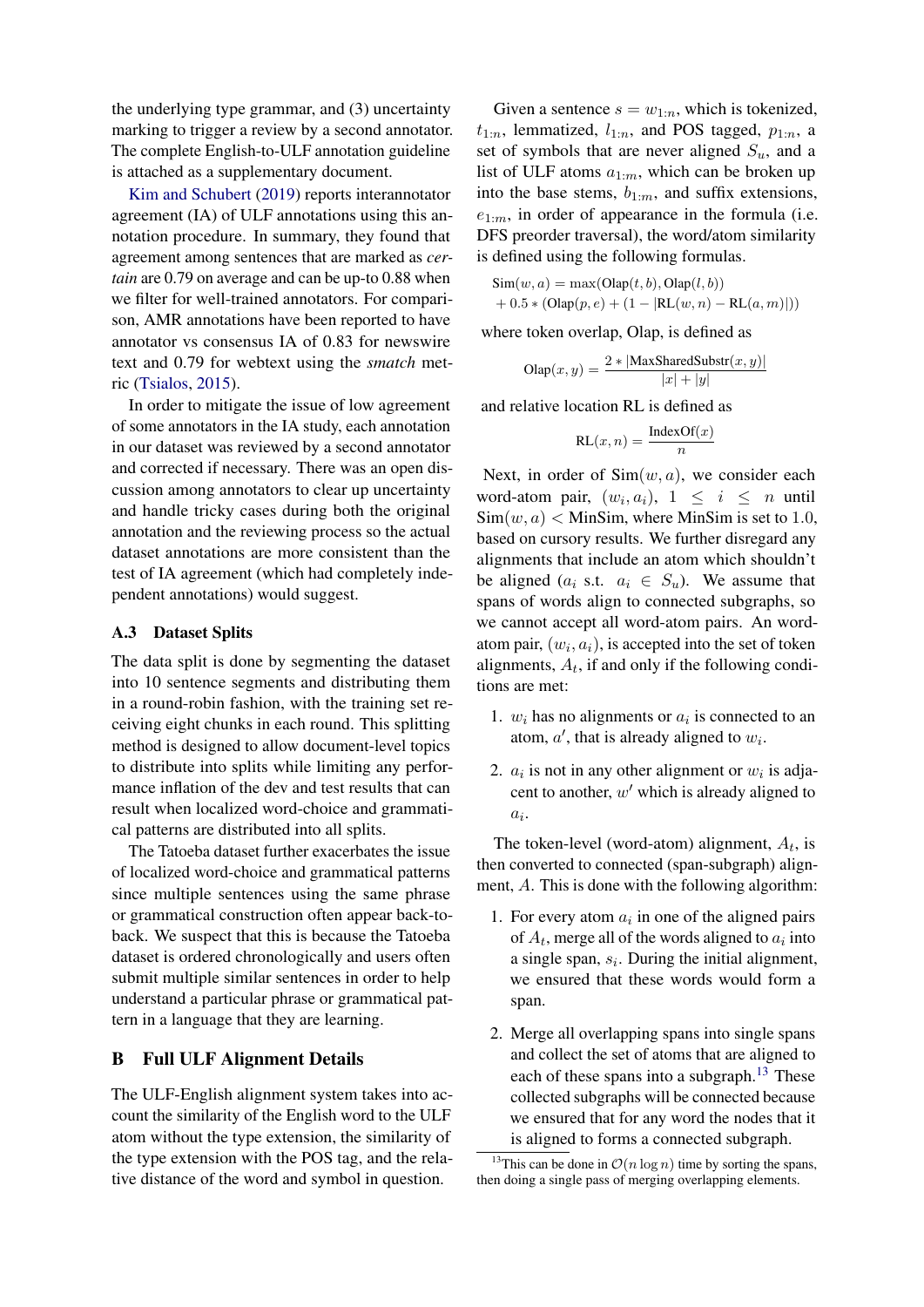# C RoBERTa Handling Details

Except for RoBERTa, all other embeddings are fetched from their corresponding learned embedding lookup tables. RoBERTa uses OpenAI GPT-2 tokenizer for the input sequence and segments words into subwords prior to generating embeddings, which means one input word may correspond to multiple hidden states of RoBERTa. In order to accurately use these hidden states to represent each word, we apply an average pooling function to the outputs of RoBERTa according to the alignments between the original and GPT-2 tokenized sequences.

# <span id="page-12-0"></span>D Full Tables

Tables of the full set of raw results and parameters are presented in this section. Table [3](#page-13-0) shows the ablations on the model without decoding con-straints. This is the basis of Figure [4](#page-6-2) in the main text. Table [4](#page-13-1) shows the performance change with the lexicon constraint and Table [5](#page-13-2) shows the performance change with the composition constraint. These tables are the basis of Table [2](#page-7-2) in the main text. Our experiments with the lexicon constraint were more extensive since the type constraint takes considerably longer to run due to requiring a larger beam size and more computational overhead. Table [7](#page-14-0) presents all of the model parameters in our experiments.

## <span id="page-12-1"></span>E Parse Examples

Figure [5](#page-15-0) shows six parse examples of our parser and the GS parser in reference to the gold standard. Generally, we find that our parser does much better on node generation for nodes that correspond to an input word. For example, the GS parser on example 1 uses *(plur \*s)* for the word "speech" and *iron.n* for the words "silver" and "silence". This isn't to say that our parser doesn't make mistakes. But the mistakes are not as open-ended. For example, our parser mistakenly annotates "silver" as a noun in example 1 when in fact it should be an adjective (compared against "golden"). The GS parser seems to pick the closest word in its vocabulary, which is generated from the training set and closed. This leads to strange annotations like *iron.n* for the word "silence". If there is nothing close available, then it can derail the entire parse. In example 4, the GS parser is unable to find a node label for the word "device" which derails the parse to generate *(mod-n*

*(mod-n man.n) (mod-n man.n iron.n) mod-n mod-n)* for the text span "device is attached firmly to the ceiling".

This isn't to say that the GS parser always performs worse than our parser. When it comes to words that are elided ({*you*}*.pro* in example 4), nodes generated from multiple words (*had better.aux-s* in example 3), or logical symbols unassociated with a particular word (*multisent* in example 6), the GS parser consistently performs better than our parser. Our parser has no special mechanism for these handling these cases and prefers to avoid generating node labels without an anchoring word.

A common mistake by our parser seems to be nested reifiers, which is not possible in the EL type system (e.g. *(to (ka come.v))* in example 5 and *(to (ka (show.v ..)))* in example 6). Other common mistakes that could be fixed by type coherence enforcement is mistakenly shifting a term into a modifier (e.g. *(adv-a (to ...))* in example 6). In the EL type system only predicates can be shifted into modifiers.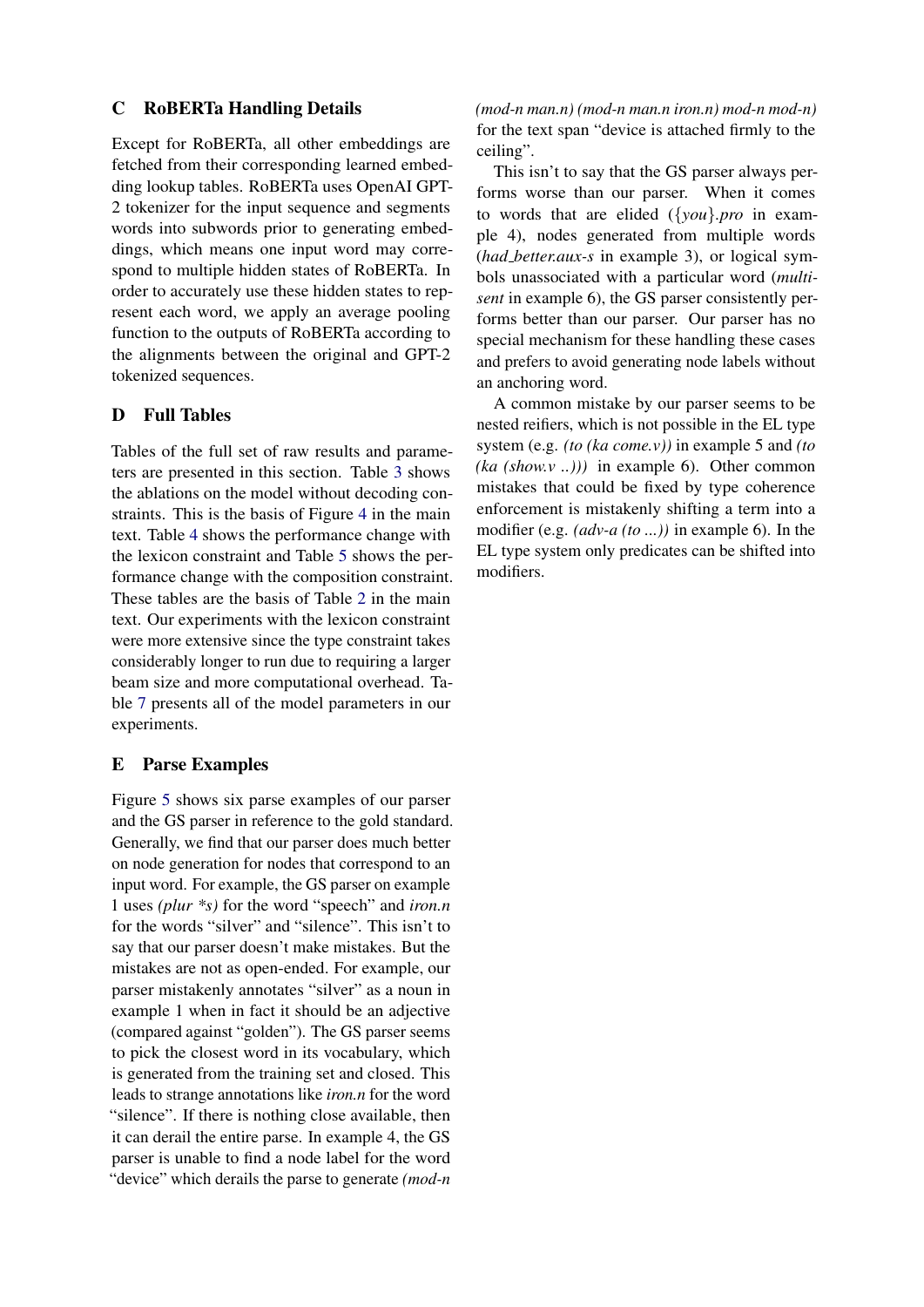<span id="page-13-0"></span>

| <b>Ablation</b> |                | <b>SEMBLEU</b> |                | EL-SMATCH      |                |                |                |                |
|-----------------|----------------|----------------|----------------|----------------|----------------|----------------|----------------|----------------|
|                 |                |                | F1             |                | Precision      |                | Recall         |                |
|                 | Dev            | Test           | Dev            | Test           | Dev            | Test           | Dev            | Test           |
| Full            | $46.4 + 1.4$   | $47.4 \pm 1.3$ | $58.4 \pm 0.7$ | $59.8 \pm 1.0$ | $59.1 + 1$     | 60.7 $\pm 1.5$ | $57.8 \pm 0.5$ | 59.0 $\pm$ 0.7 |
| -RoBERTa        | $45.5 \pm 2.4$ | $47.2 \pm 1.7$ | $58.3 \pm 1.4$ | $59.3 \pm 1.0$ | $59.1 \pm 1.6$ | $60.5 \pm 1.1$ | $57.5 \pm 1.2$ | $58.3 \pm 0.9$ |
| -CharCNN        | $46.4 \pm 1.0$ | $46.9 \pm 0.7$ | $58.8 \pm 0.8$ | $59.3 \pm 0.4$ | $59.4 \pm 1.3$ | $60.1 \pm 0.5$ | $58.1 \pm 0.6$ | $58.5 \pm 0.5$ |
| $-e_f(C)$ Feats | $47.0 \pm 1.2$ | $46.6 \pm 1.2$ | $58.6 \pm 0.5$ | $58.8 \pm 1.1$ | $60.4 \pm 1.2$ | $60.2 \pm 1.1$ | $56.9 \pm 0.4$ | $57.4 \pm 1.2$ |
| -POS            | $43.8 \pm 1.7$ | $45.1 \pm 1.2$ | $56.9 \pm 1.1$ | $58.3 \pm 1.1$ | $56.8 \pm 1.0$ | $58.7 \pm 1.1$ | $56.9 \pm 1.2$ | $57.9 \pm 1.2$ |
| -GloVe          | $43.2 \pm 1.8$ | $44.3 \pm 1.2$ | $56.6 \pm 1.0$ | $57.1 \pm 0.9$ | $56.9 \pm 2.7$ | $58.3 \pm 2.2$ | $56.4 \pm 1.7$ | $56.1 \pm 2.2$ |

Table 3: Ablation results without decoding constraints, mean and standard deviation of 5 runs.

<span id="page-13-1"></span>

| <b>Ablation</b>  |                | <b>SEMBLEU</b> |                | EL-SMATCH      |                |                |                |                |
|------------------|----------------|----------------|----------------|----------------|----------------|----------------|----------------|----------------|
|                  |                |                |                | F1             | Precision      |                | Recall         |                |
|                  | Dev            | Test           | Dev            | Test           | Dev            | Test           | Dev            | Test           |
| Full             | $47.3 \pm 0.6$ | $46.2 \pm 0.3$ | $56.3 \pm 0.7$ | $57.5 \pm 0.8$ | $60.2 + 0.5$   | $61.5 \pm 1.2$ | $52.9 + 0.9$   | $54.1 + 1.5$   |
| $\Delta \bar{x}$ |                | $-1.2$         |                | $-2.3$         |                | $+0.8$         |                | $-4.9$         |
| -RoBERTa         | $46.6 \pm 1.3$ | $46.9 \pm 0.6$ | $56.1 \pm 0.6$ | $57.8 \pm 0.4$ | $60.0 \pm 0.7$ | $60.5 \pm 0.9$ | $52.6 \pm 0.6$ | $55.3 \pm 0.5$ |
| -CharCNN         | $45.8 \pm 2.3$ | $45.5 \pm 2.5$ | $56.1 + 1.4$   | $56.9 \pm 1.1$ | $59.3 \pm 2.4$ | $59.6 \pm 1.8$ | $53.3 \pm 1.1$ | $54.5 \pm 1.5$ |
| $-e_f(C)$ Feats  | $45.9 \pm 1.5$ | $45.6 \pm 0.9$ | $56.5 \pm 0.6$ | $57.0 \pm 0.5$ | $62.0 \pm 0.8$ | $61.4 \pm 0.6$ | $52.0 \pm 1.1$ | $53.3 \pm 0.5$ |
| -POS             | $44.1 \pm 2.0$ | $44.5 \pm 0.9$ | $55.3 \pm 0.2$ | $56.6 \pm 0.7$ | $58.5 \pm 2.2$ | $60.4 \pm 0.8$ | $52.6 \pm 2.3$ | $53.2 \pm 1.4$ |
| -GloVe           | $46.1 \pm 1.1$ | $45.4 \pm 1.4$ | $55.9 \pm 0.9$ | $57.0 \pm 0.6$ | $59.5 \pm 1.5$ | $60.3 \pm 0.8$ | $52.7 \pm 1.0$ | $54.0 \pm 0.7$ |

Table 4: Ablation results with the lexicon constraint, mean and standard deviation of 5 runs.  $\Delta \bar{x}$  is the difference in the mean score between the test set results of the model with the lexicon constraint and without, i.e. Table [3.](#page-13-0) We only list this for the full model, but the pattern of higher precision but lower scores on other metrics generally holds for the other variants as well.

<span id="page-13-2"></span>

| Ablation        |                | <b>SEMBLEU</b> | EL-SMATCH      |                |                |                |        |                |
|-----------------|----------------|----------------|----------------|----------------|----------------|----------------|--------|----------------|
|                 |                |                |                |                | Precision      |                | Recall |                |
|                 | Dev            | Test           | Dev            | Test           | Dev            | Test           | Dev    | Test           |
| Full            | $38.3 \pm 2.3$ | $40.0 \pm 1.4$ | $54.2 \pm 1.2$ | $55.8 \pm 1.2$ | $57.6 \pm 1.0$ | $59.1 \pm 1.2$ | 51.1   | $52.8 \pm 1.4$ |
| $\Delta \bar x$ |                | $-7.4$         |                | $-4.0$         |                | -1.0           |        | $-6.2$         |

Table 5: Ablation results with the type composition constraint, mean and standard deviation of 5 runs.  $\Delta \bar{x}$  is the difference in the mean score between the test set results of the model with the type constraint and without, i.e. Table [3.](#page-13-0) We only ran the full model for this test because this constraint takes much longer to run.

| Model           |          | Fragments/Sentence |
|-----------------|----------|--------------------|
|                 | $\alpha$ | $\tau$             |
| Full            | 1.4      | 2.9                |
| -CharCNN        | 1.1      | 3.5                |
| $-e_f(C)$ Feats | 1.4      | 3.9                |
| -POS            | 1.5      | 3.2                |
| $\bar{x}$       | 14       | 34                 |

Table 6: Fragments per sentence on the test set decoding results for a subset of the ablated lexicon-constrained models (Table [4\)](#page-13-1).  $\alpha$  is the original model and  $\tau$  is with the type composition constraint.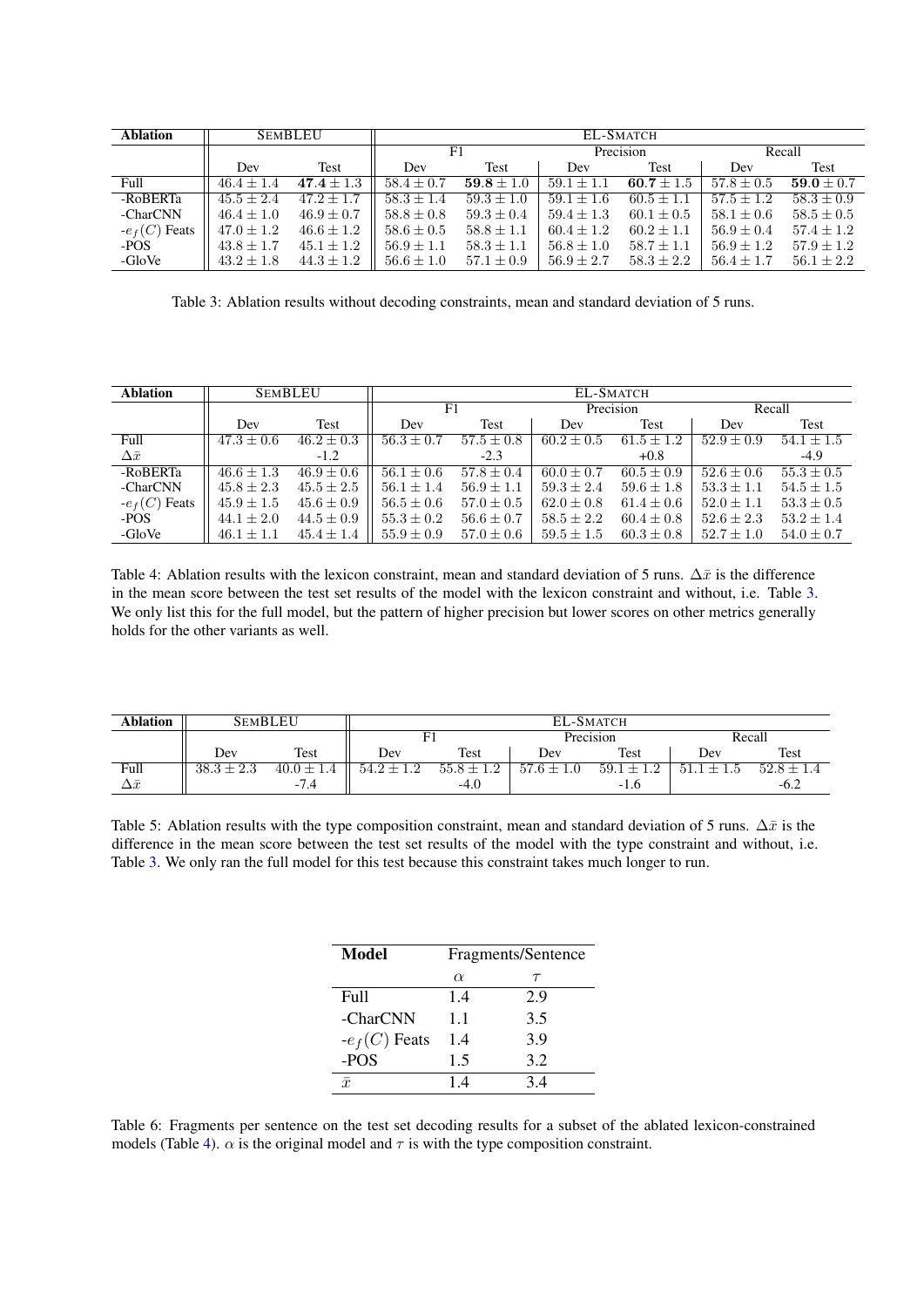<span id="page-14-0"></span>

| GloVe.840B.300d embeddings<br>dim           | 300            |
|---------------------------------------------|----------------|
| <b>RoBERTa</b> embeddings                   |                |
| source                                      | RoBERTa-Base   |
| dim                                         | 768            |
|                                             |                |
| POS tag embeddings<br>dim                   | 100            |
|                                             |                |
| <b>Lemma</b> embeddings<br>dim              | 100            |
|                                             |                |
| <b>CharCNN</b>                              |                |
| num_filters                                 | 100            |
| ngram_filter_sizes                          | $[3]$          |
| <b>Action embeddings</b>                    |                |
| dim                                         | 100            |
| <b>Transition system feature embeddings</b> |                |
| dim                                         | 25             |
| <b>Word encoder</b>                         |                |
| hidden_size                                 | 256            |
| num_layers                                  | 3              |
| <b>Symbol encoder</b>                       |                |
| hidden_size                                 | 128            |
| num_layers                                  | $\overline{c}$ |
| <b>Action decoder</b>                       |                |
| hidden_size                                 | 256            |
| num_layers                                  | 2              |
| <b>MLP</b> decoder                          |                |
| hidden_size                                 | 256            |
| activation_function                         | ReLU           |
| num_layers                                  |                |
| Optimizer                                   |                |
| type                                        | ADAM           |
| learning_rate                               | 0.001          |
| max_grad_norm                               | 5.0            |
| dropout                                     | 0.33           |
| num_epochs                                  | 25             |
| <b>Beam size</b>                            |                |
| without type composition filtering          | 3              |
| with type composition filtering             | 10             |
| <b>Vocabulary</b>                           |                |
| word_encoder_vocab_size                     | 9200           |
| symbol_encoder_vocab_ size                  | 7300           |
| <b>Batch size</b>                           | 32             |

Table 7: Default model parameters.